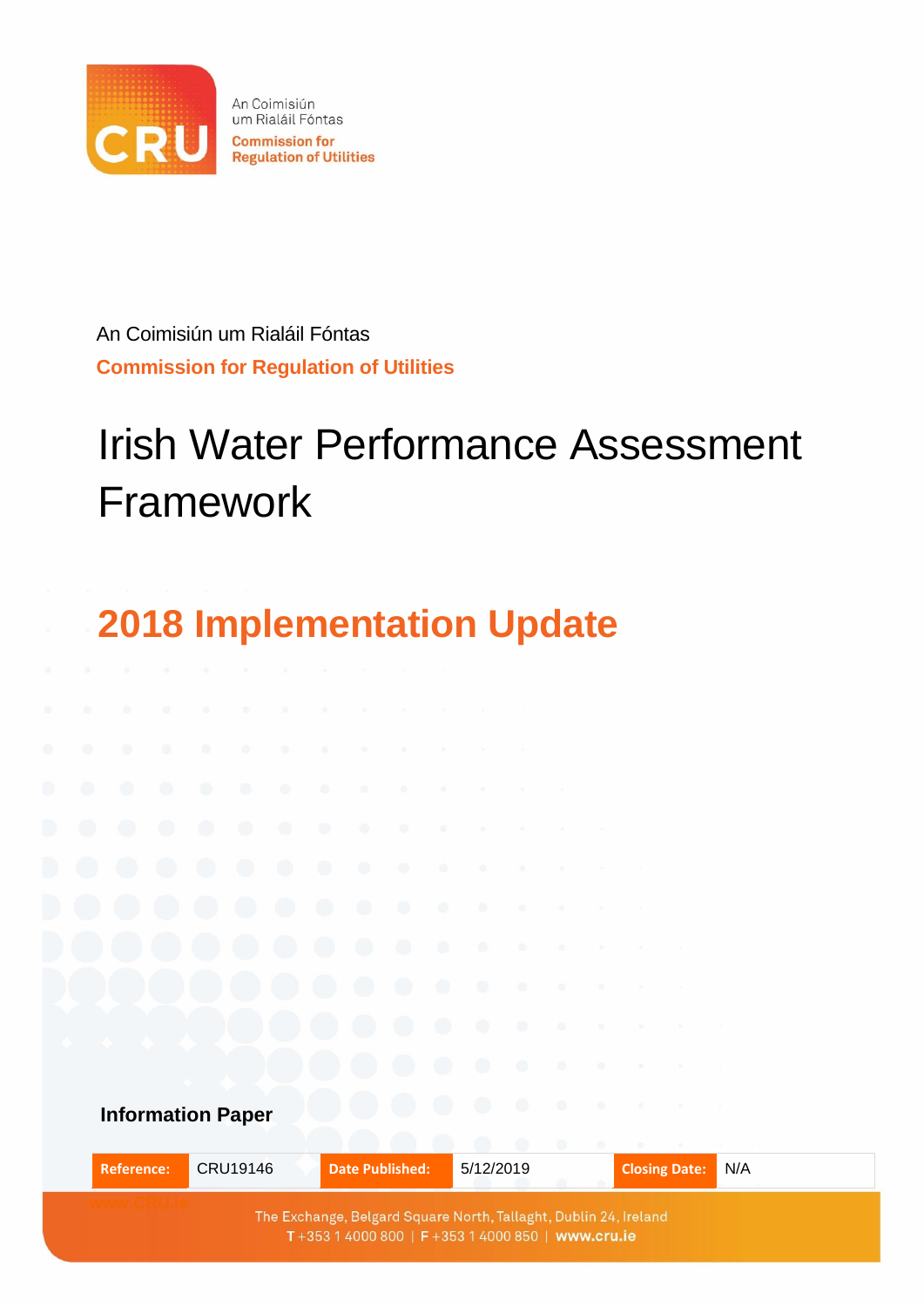# <span id="page-1-0"></span>**Summary**

This report provides an update on the implementation of the Commission for Regulation of Utilities' (CRU) Performance Assessment Framework (the Framework) for Irish Water.

The Framework, set out in a CRU decision paper in December 2016, is designed to assess Irish Water's overall performance in delivering defined services to its customers for the money it is allowed to spend by the CRU. It sets out a number of areas and associated metrics that Irish Water must report on to the CRU. The Framework is not yet fully in place as Irish Water is not yet providing data to the CRU under all metrics. In addition, the CRU has yet to set targets for Irish Water's performance under those metrics to support assessment of the utility's performance by the CRU.

During the period to full reporting the CRU requires Irish Water to report on metrics where it can and to report on its progress in collecting data in other areas. Irish Water has submitted three reports to the CRU under the Framework which are published, along with a CRU implementation report on the CRU'[s website](https://www.cru.ie/document_group/irish-water-performance-assessment/)<sup>1</sup>. This is the CRU's fourth implementation report under the Framework. Irish Water's fourth report under the Framework regarding 2018 is published alongside this report (CRU19146a).

The Framework provides for Irish Water reporting on a number of metrics under five categories: customer service, environmental performance, water supply – quality of service, security of water supply and wastewater (sewerage) service. Irish Water is now reporting on eleven of the nineteen metrics set out in the CRU's 2016 decision on the Framework compared to eight in its 2017 report.

Irish Water reported on all seven customer service metrics for the first time in its fourth report under the Framework. Performance across these customer service metrics in 2018 was mixed. The number of calls abandoned by customers waiting in the queue to speak to an agent has increased each year since 2016. Performance in terms of speed of response to customer calls and Irish Water's customer satisfaction scores in their customer call handling surveys have declined relative to 2017. However, Irish Water's performance has improved under other metrics, for example the rate of resolving customer queries in one call. For the customer service metrics reported on for the first time in this report, Irish Water's performance either improved in the latter half of the year or remained broadly static across 2018.

Performance across the drinking water quality metrics has improved for two of the five parameters with the further three remaining broadly constant. Improvements in compliance with the trihalomethane and lead parameters remains a priority for the Environmental Protection Agency (the EPA) in its capacity as drinking water regulator.

1

<sup>1</sup> [https://www.cru.ie/document\\_group/irish-water-performance-assessment/](https://www.cru.ie/document_group/irish-water-performance-assessment/)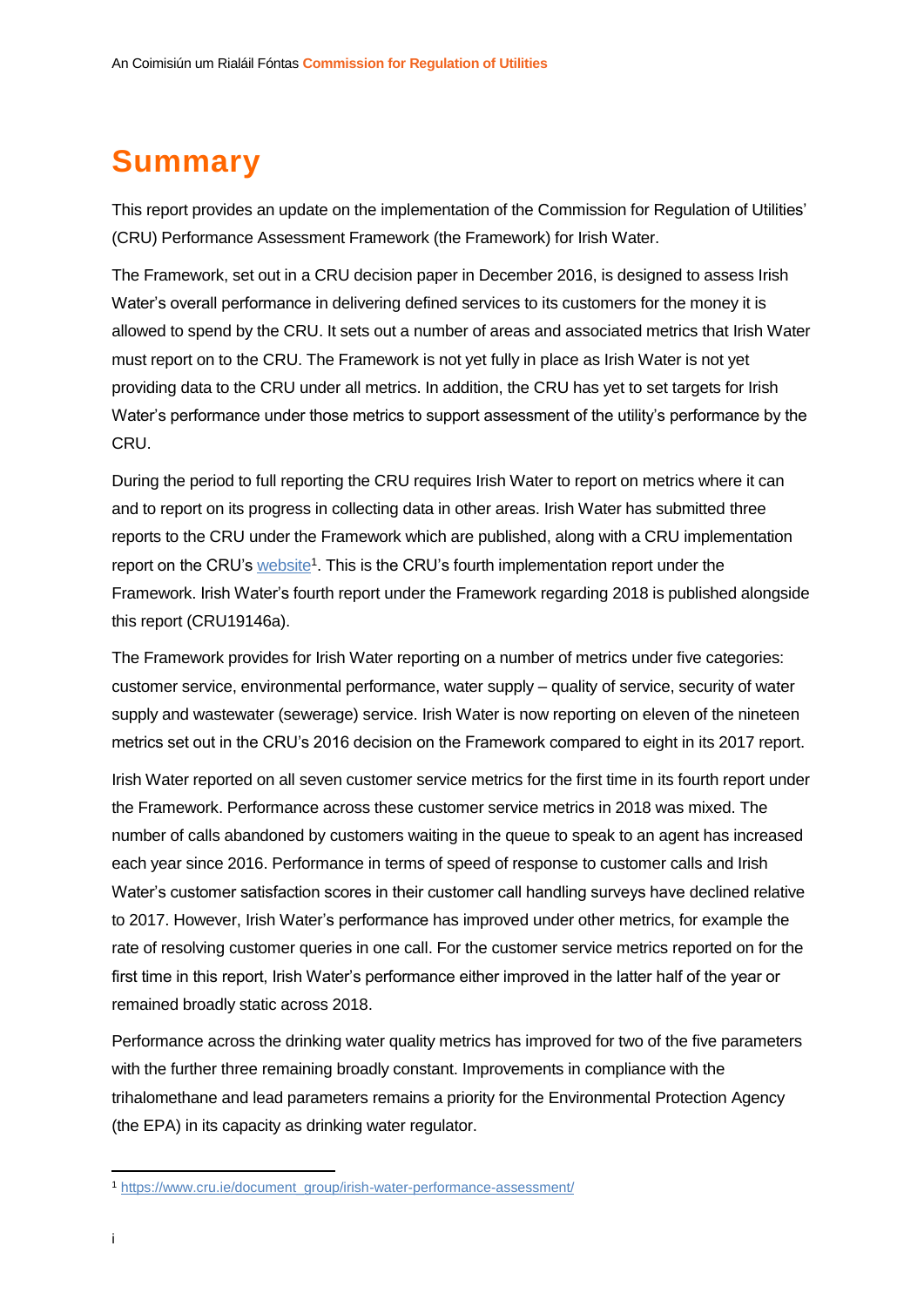Even with good performance across drinking water quality parameters, it was necessary to issue boil water notices and water restrictions during 2018 due to a variety of issues such as disinfection equipment failure, source contamination, inadequate treatment and adverse weather impacts. This highlights the importance of appropriate asset maintenance and operational practices and of measures to protect drinking water sources such as Drinking Water Safety Plans.

Irish Water is not yet reporting an estimate of the amount of water being lost to leaks. In its place the volume of 'unaccounted for water', which includes leakage among other factors, is included in this report for 2018. This volume has increased from 2017. This is particularly concerning since the volume was already high and had already increased between 2016 and 2017. Irish Water completed the national rollout of its Leakage Management System in October of this year and is on track to report on national leakage under the Framework in 2020.

Investment by Irish Water in wastewater infrastructure is evident in reductions in the number of agglomerations with no wastewater treatment and in the number of agglomerations that are noncompliant with the UWWTD. The former fell from 43 in 2017 to 37 in 2018 with the percentage of non-compliant agglomerations falling from 16% to 12%.

Irish Water will begin reporting on its performance across the sewerage service metrics in 2020.

The CRU will consult in 2020 on the continued appropriateness of the metrics included in the Performance Assessment Framework for the 2020-2024<sup>2</sup> period, to ensure they still reflect key services areas for customers. The CRU will also set out the proposed targets for each of the metrics in that consultation. The subsequent CRU decision will fully establish the Framework. The CRU will then monitor and assess Irish Water's performance under the Framework for the period from 2020.

## <span id="page-2-0"></span>**Public Impact Statement**

This paper provides an overview of Irish Water's performance to the end of 2018 across some of the metrics included in the CRU's Performance Assessment Framework. This paper is published to support openness, transparency and accountability.

Publishing this report helps to keep the public, and other key stakeholders, informed of Irish Water's performance. Publicly reporting on delivery provides Irish Water with a reputational incentive to deliver the outputs and outcomes expected of it. It also promotes openness and transparency regarding the activities of Irish Water and of the CRU. Monitoring also supports the CRU in making evidence-based decisions in the interest of customers.

 2 Irish Water's next Revenue Control (RC3) period is from 2020-2024 (CRU19148).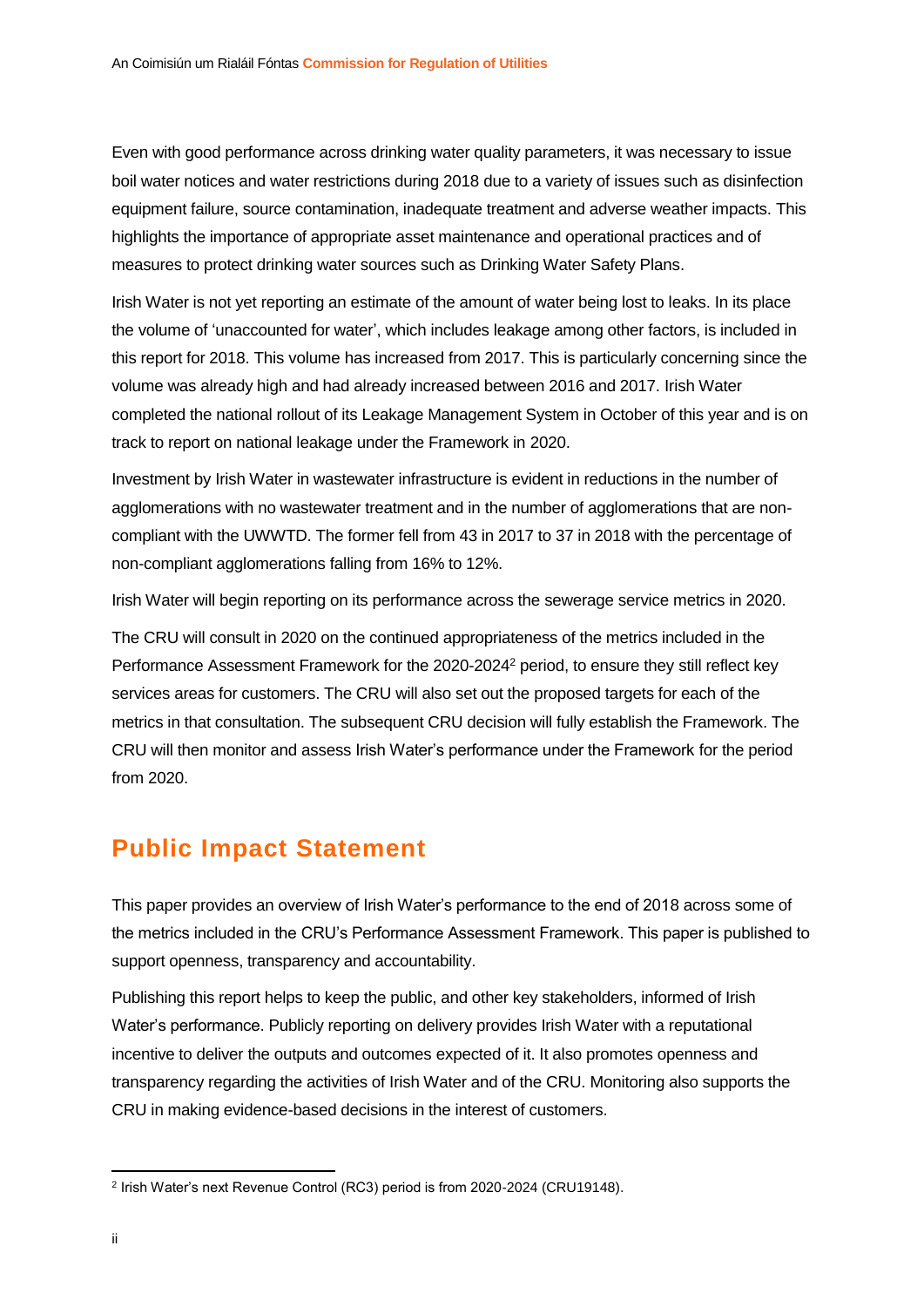# <span id="page-3-0"></span>**Table of Contents**

| 1.    |                                                                      |  |
|-------|----------------------------------------------------------------------|--|
|       |                                                                      |  |
| 1.1   |                                                                      |  |
| 1.1.1 |                                                                      |  |
| 1.1.2 |                                                                      |  |
| 1.1.3 |                                                                      |  |
| 1.1.4 |                                                                      |  |
| 1.1.5 |                                                                      |  |
| 2.    |                                                                      |  |
| 2.1   |                                                                      |  |
| 2.1.1 |                                                                      |  |
| 2.1.2 |                                                                      |  |
| 2.1.3 |                                                                      |  |
| 2.1.4 |                                                                      |  |
|       |                                                                      |  |
|       |                                                                      |  |
|       |                                                                      |  |
|       |                                                                      |  |
| 2.2   |                                                                      |  |
| 2.2.1 |                                                                      |  |
| 2.2.2 |                                                                      |  |
| 2.2.3 |                                                                      |  |
| 2.3   |                                                                      |  |
| 2.3.1 |                                                                      |  |
| 2.3.2 |                                                                      |  |
| 2.3.3 | Water Supplies on Boil Water Notices and Water Restriction Notices17 |  |
| 2.4   |                                                                      |  |
| 2.4.1 |                                                                      |  |
| 2.4.2 |                                                                      |  |
| 2.5   |                                                                      |  |
| 3.    |                                                                      |  |
|       |                                                                      |  |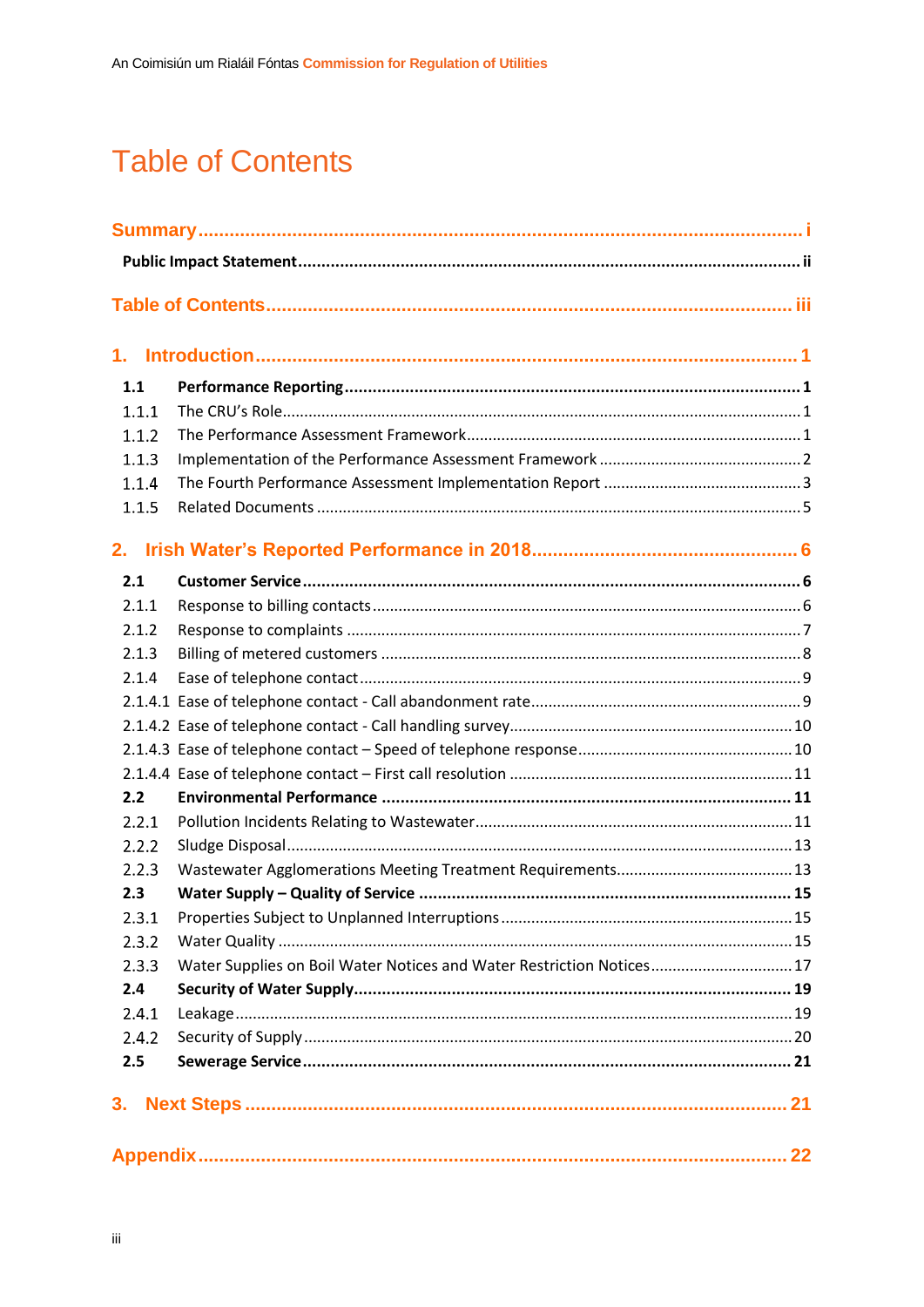# <span id="page-4-0"></span>**1. Introduction**

# <span id="page-4-1"></span>**1.1 Performance Reporting**

## <span id="page-4-2"></span>**The CRU's Role**

The CRU sets the money that Irish Water can spend in an upcoming period termed a 'revenue control period' on defined outputs and outcomes for its customers and then looks back to see if it was spent efficiently and effectively. This includes the money that Irish Water needs to efficiently abstract, treat and distribute water and to collect and treat wastewater and return it safely to the environment. The revenue that the CRU allows also enables Irish Water to carry out sampling and monitoring of the water it provides and the wastewater it treats. It allows Irish Water to respond to incidents, to provide an appropriate level of customer service and to fund its capital investments.

During each revenue control period, the CRU monitors Irish Water's performance and delivery. This includes monitoring Irish Water's compliance with the CRU's Customer Handbooks, monitoring Irish Water's delivery of its Investment Plan and assessing Irish Water's performance against the metrics set out under the Performance Assessment Framework. The CRU reports on Irish Water's delivery and performance based on the findings of its monitoring activities.

## <span id="page-4-3"></span>**The Performance Assessment Framework**

The CRU published its decision on the Performance Assessment Framework that would apply to Irish Water in November 2016. This followed a review of how economic regulators in neighbouring jurisdictions assess the overall performance of regulated water and wastewater utilities and consultation on the CRU's proposed framework. The Framework provides a structured and clear basis for the CRU to assess Irish Water's performance for its customers, supporting due oversight of the utility and evidence-based decisions by the CRU. The publication of reports under the Framework incentivises Irish Water to improve its performance and service delivery for its customers and allows customers and other stakeholders of the utility to monitor that performance.

The Framework provides for the CRU's assessment of Irish Water's performance across five categories: customer service, environmental performance, quality of water supply, security of water supply and wastewater (sewerage) service. Reporting metrics have been identified for each category (see Table 1 below). The CRU's monitoring of Irish Water's progression and delivery of the Investment Plan, including associated outputs and outcomes, and of its compliance with the Domestic and Non-Domestic Customer Handbooks supports the CRU's assessment of the utility's overall performance under the Framework.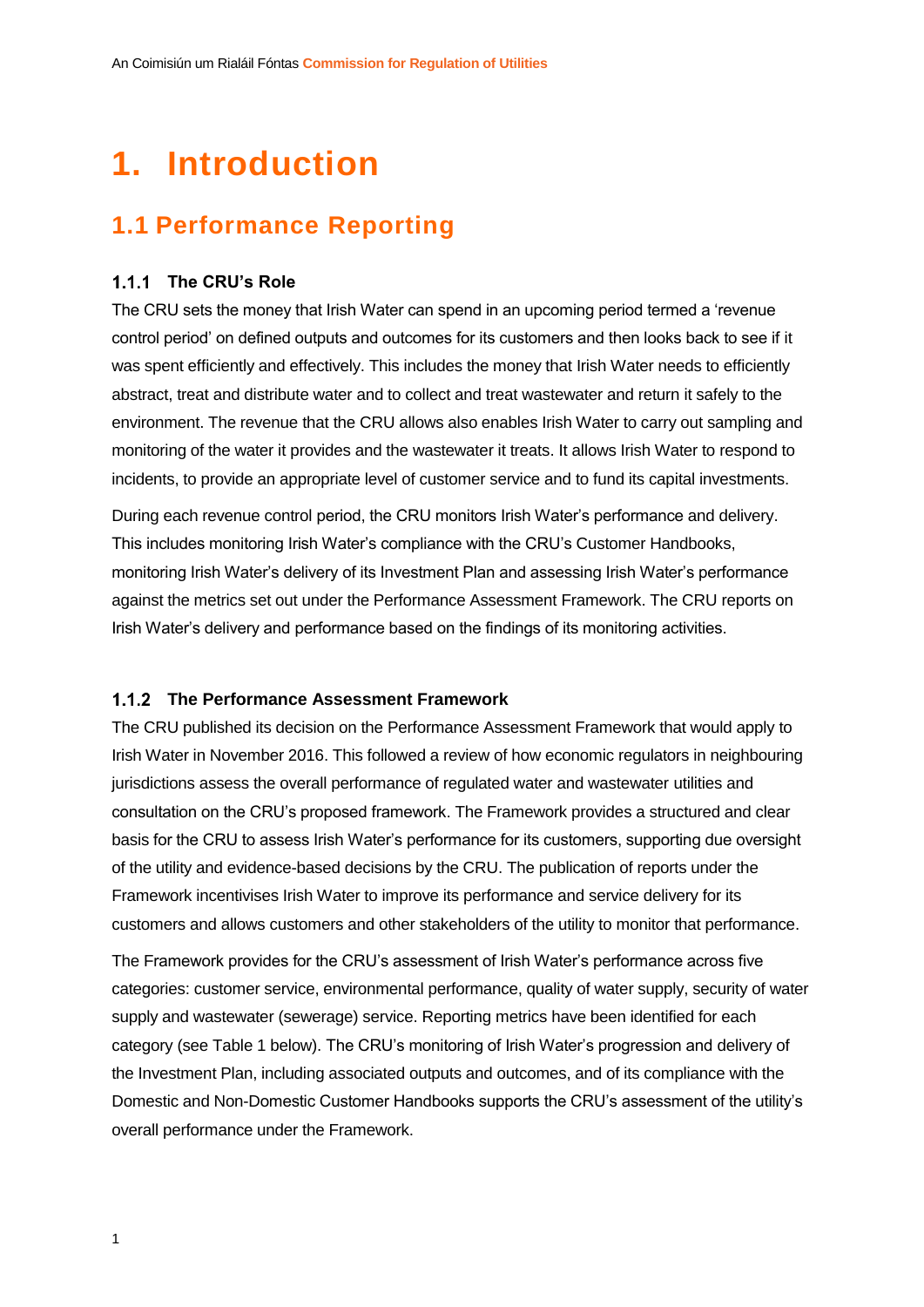The CRU keeps the Framework under review in order to ensure that it continues to be fit for purpose. Here, the categories and metrics should be reflective of outputs and outcomes, including standards of service, that the CRU requires Irish Water to deliver for its customers for the money it allows it to spend on capital investments and on the day to day running of the utility.

The Framework is not yet fully in place as Irish Water is not yet providing data to the CRU under all of the metrics. In addition, the CRU has yet to set targets for Irish Water's performance under those metrics. In the period prior to CRU target setting and full implementation of the Framework, Irish Water provides updates to the CRU regarding its collection of data to support reporting under the Framework and reports annually on metrics where data is available. Implementation of the Framework is discussed further below.

## <span id="page-5-0"></span>**Implementation of the Performance Assessment Framework**

Further to the CRU's publication of its decision on the Framework in November 2016, Irish Water provided its first update on its collection of data in relation to the metrics set out in that decision. It showed that Irish Water was collecting information for eight of the nineteen metrics and that it was targeting reporting on all metrics by 2022. Irish Water is now reporting on eleven of the nineteen metrics set out in the CRU's 2016 decision on the Framework. For the rest of these metrics, Irish Water has stated that it is putting in place systems and collecting data to facilitate reporting. The CRU requires Irish Water to report on all metrics under this Framework for the period from 1 January 2020.

Further to consultation earlier this year, the CRU recently published a decision regarding the amount of money that Irish Water can spend on defined outcomes, outputs and standards of service for its customers in the period 2020 to 2024 as part of the third Irish Water revenue control process ('RC3'). <sup>3</sup> This includes spend on capital investments (capital expenditure) and spend on the day to day running of the organisation (operational expenditure).

It is important that the Framework remains relevant in the context of the CRU's RC3 decision and that it has a continued focus on key areas of service delivery for customers and other stakeholders. The CRU will consult in 2020 on its proposals on the continued appropriateness of the metrics within the Framework, and on any potential new metrics, to allow Irish Water and the CRU to understand the areas its stakeholders consider most important in return for the CRU approved revenues. This will allow the CRU to appropriately reflect any key performance indicators for the period 2020 to 2024 arising from the third revenue control process.

In addition, to fully establish the Performance Assessment Framework the CRU will consult on the associated, proposed targets for the Framework metrics which will be used to assess Irish Water's

1

<sup>3</sup> Irish Water Revenue Control Revenue Control 3 (2020–2024) Decision Paper (CRU19148)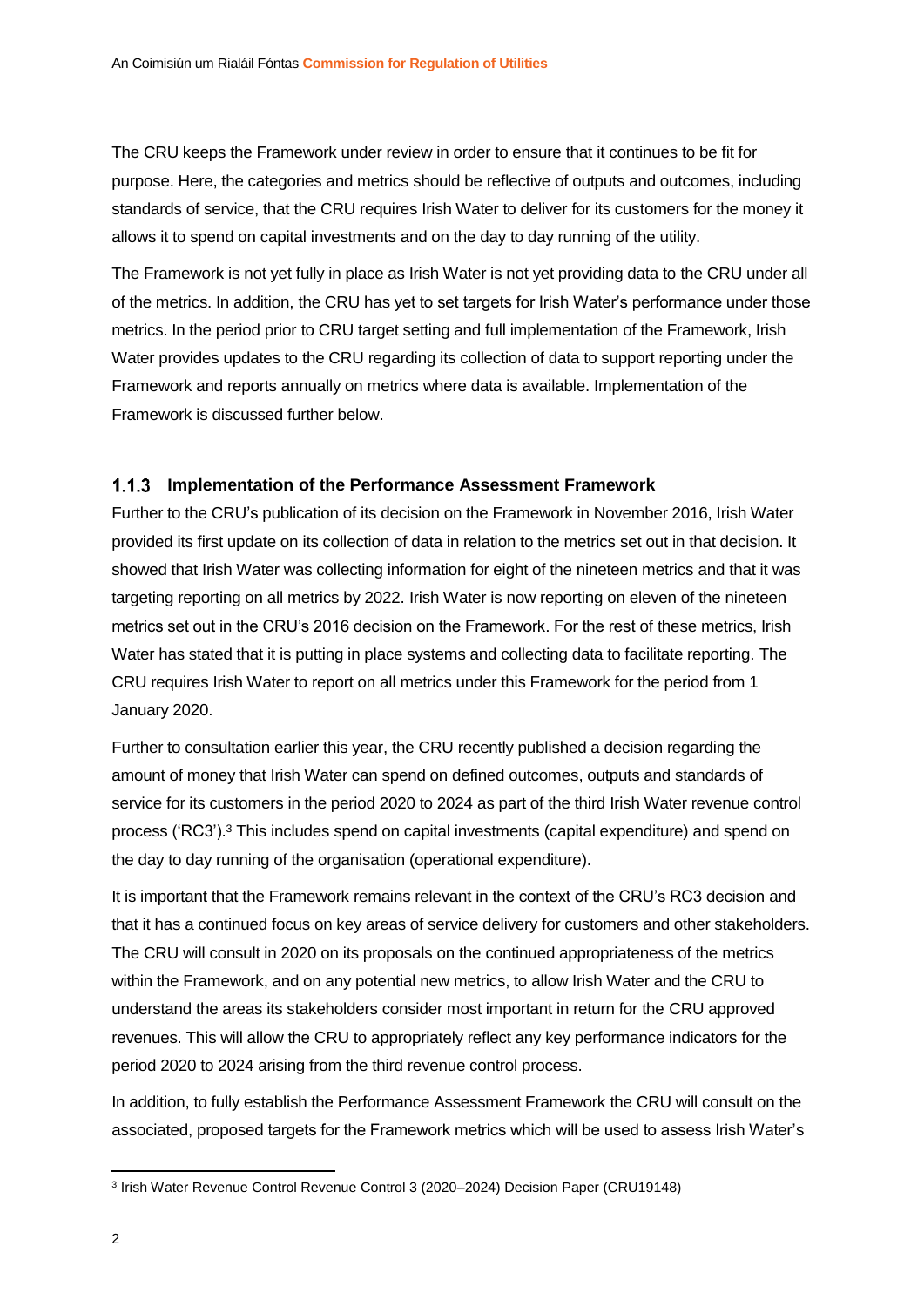overall performance in delivering water and wastewater services to its customers during the period 2020 to 2024. This will take account of relevant RC3 targets, operational expenditure impacts, requirements under the Customer Handbooks and the need for any other targets in the context of any new and/or revised Framework metrics.



## <span id="page-6-0"></span>**The Fourth Performance Assessment Implementation Report**

Irish Water is currently reporting on eleven of the nineteen metrics set out in the CRU's 2016 decision on the Framework. For the rest of these metrics, Irish Water has stated that it is putting in place systems and collecting data to facilitate reporting. Updates regarding these metrics is provided in section 2 of this paper.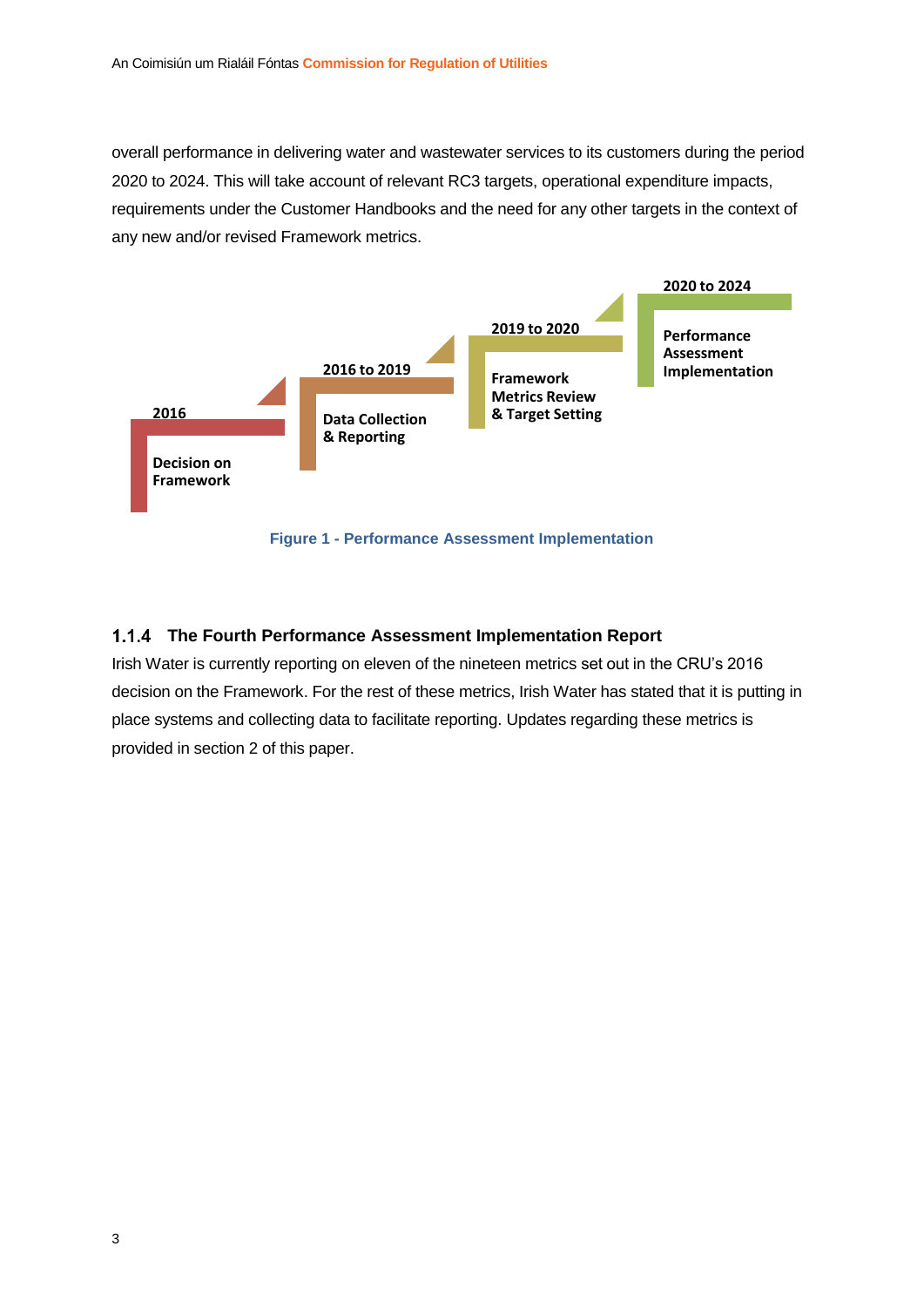| <b>Category</b>                                      | <b>Metric</b>                                               | <b>Data Reporting</b>                      |
|------------------------------------------------------|-------------------------------------------------------------|--------------------------------------------|
|                                                      | Response to billing contacts                                |                                            |
|                                                      | Response to complaints                                      |                                            |
|                                                      | <b>Billing of metered customers</b>                         |                                            |
| <b>Customer</b><br><b>Service</b>                    | Ease of telephone contact - Call abandonment rate           |                                            |
|                                                      | Ease of telephone contact - Customer call-back survey       |                                            |
|                                                      | Ease of telephone contact - Speed of telephone response     |                                            |
|                                                      | Ease of telephone contact - First call resolution           |                                            |
|                                                      | Pollution incidents relating to wastewater                  |                                            |
| <b>Environmental</b><br><b>Performance</b>           | Sludge disposal - drinking water and wastewater sludge      | 2020 (Drinking Water)<br>2022 (Wastewater) |
|                                                      | Wastewater agglomerations meeting treatment requirements    |                                            |
|                                                      | Properties subject to unplanned interruptions               | 2020                                       |
| Water Supply-<br><b>Quality of</b><br><b>Service</b> | Water quality                                               |                                            |
|                                                      | Water supplies on Boil Water Notices and Water Restrictions |                                            |
|                                                      | Leakage                                                     | 2020                                       |
| <b>Security of</b><br><b>Water Supply</b>            | Security of supply - Absolute performance                   | 2020                                       |
|                                                      | Security of supply - Performance against target             | 2020                                       |
|                                                      | Sewer incidents (overload)                                  | 2020                                       |
| Sewerage<br><b>Service</b>                           | Sewer incidents (other causes)                              | 2020                                       |
|                                                      | Sewer incidents (at risk)                                   | 2020                                       |

## **Table 1 - Data Reporting by Irish Water under the Performance Assessment Framework**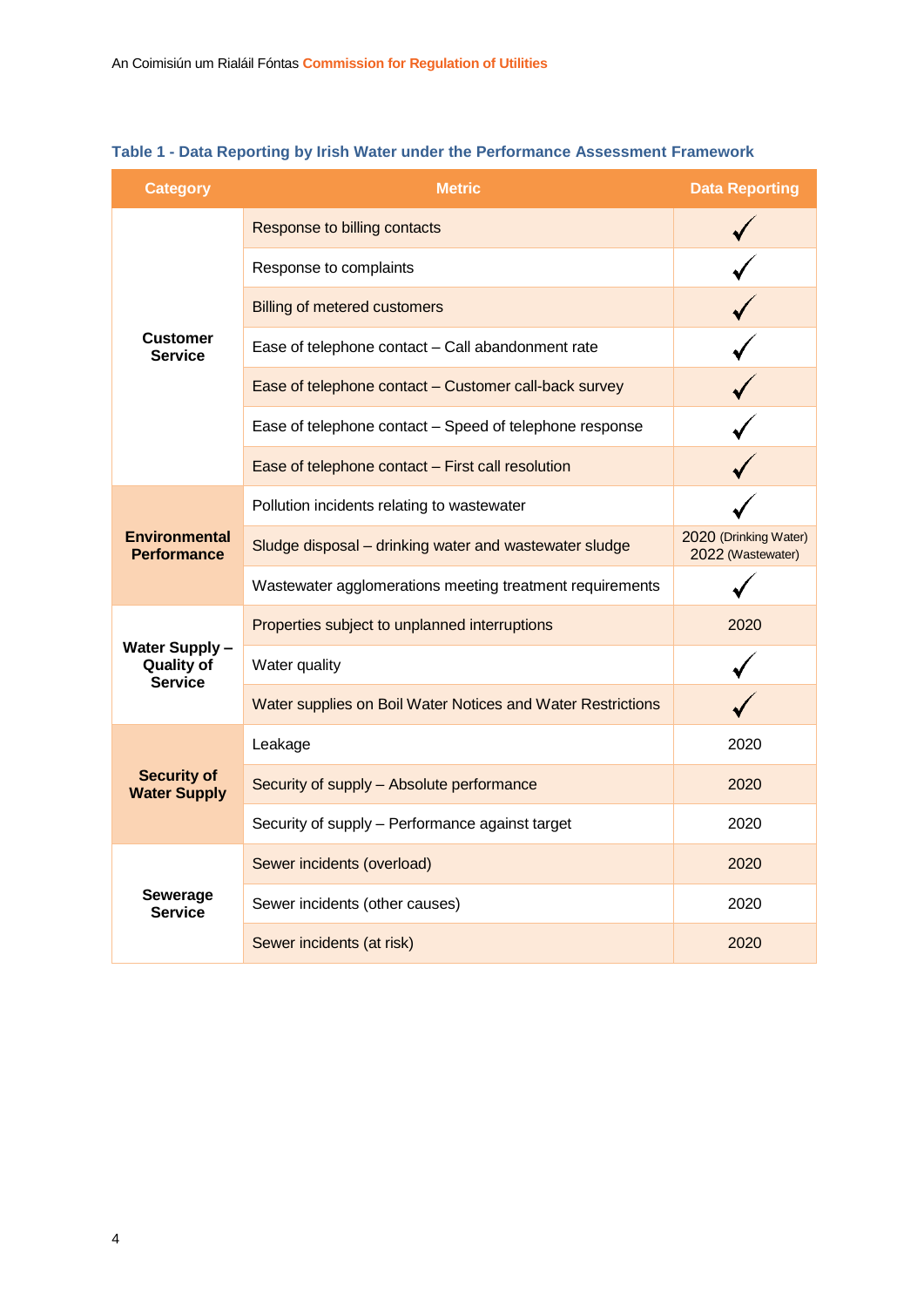## <span id="page-8-0"></span>**1.1.5 Related Documents**

- [CER16308](https://www.cru.ie/wp-content/uploads/2016/07/CER16308-Irish-Water-Performance-Assessment-Decision-on-Framework.pdf) Irish Water Performance Assessment: Framework of Reporting Metrics
- [CER17257a](https://www.cru.ie/wp-content/uploads/2016/11/CER17257a-Irish-Water-Performance-Assessment-CER-Commentary-No1.pdf) Irish Water Performance Assessment: CER Commentary on Irish Water Report
- [CER17257b](https://www.cru.ie/wp-content/uploads/2016/11/CER17257b-Irish-Water-Performance-Assessment-Aug-2017.pdf) Irish Water Performance Assessment Report Q2 2017
- [CRU18034](https://www.cru.ie/wp-content/uploads/2016/11/CRU18034-Irish-Water-Performance-Assessment-Report-No.-2-February-2018.pdf) Irish Water Performance Assessment Report February 2018
- [CRU18035](https://www.cru.ie/wp-content/uploads/2016/11/CRU18035-CRU-Commentary-Paper-on-Irish-Water-Report-No.-2-February-2018.pdf) Irish Water Performance Assessment: CRU Commentary February 2018
- [CRU19026](https://www.cru.ie/wp-content/uploads/2019/04/CRU190426-CRU-Monitoring-Report-No-2-Irish-Water-Capital-Investment-Plan-2017-2021.pdf) Irish Water Capital Investment Plan 2017-2021 Monitoring Report No. 2
- [CRU19090](https://www.cru.ie/wp-content/uploads/2019/07/CRU19090-Irish-Water-Performance-Assessment-Report-No.-3.pdf) Irish Water Performance Assessment Report No. 3 November 2018
- [CRU19089](https://www.cru.ie/wp-content/uploads/2019/07/CRU19089-Irish-Water-Performance-Assessment-Framework-2017-Implementation-Update.pdf) Irish Water Performance Assessment 2017 Implementation Update June 2019
- CRU19146a Irish Water Performance Assessment Report No. 4 November 2019
- EPA, 2019. [Drinking Water Report for Public Supplies 2018](https://www.epa.ie/pubs/reports/water/drinking/EPA%20DW%20Public%20Supplies_web.pdf)
- EPA, 2019. [Urban Waste Water Treatment in 2018](https://www.epa.ie/pubs/reports/water/wastewater/Urban%20Waste%20Water%20Treatment%20in%202018_Web.pdf)

Information on the CRU's role can be found on the CRU's website a[t www.cru.ie](http://www.cru.ie/)**.**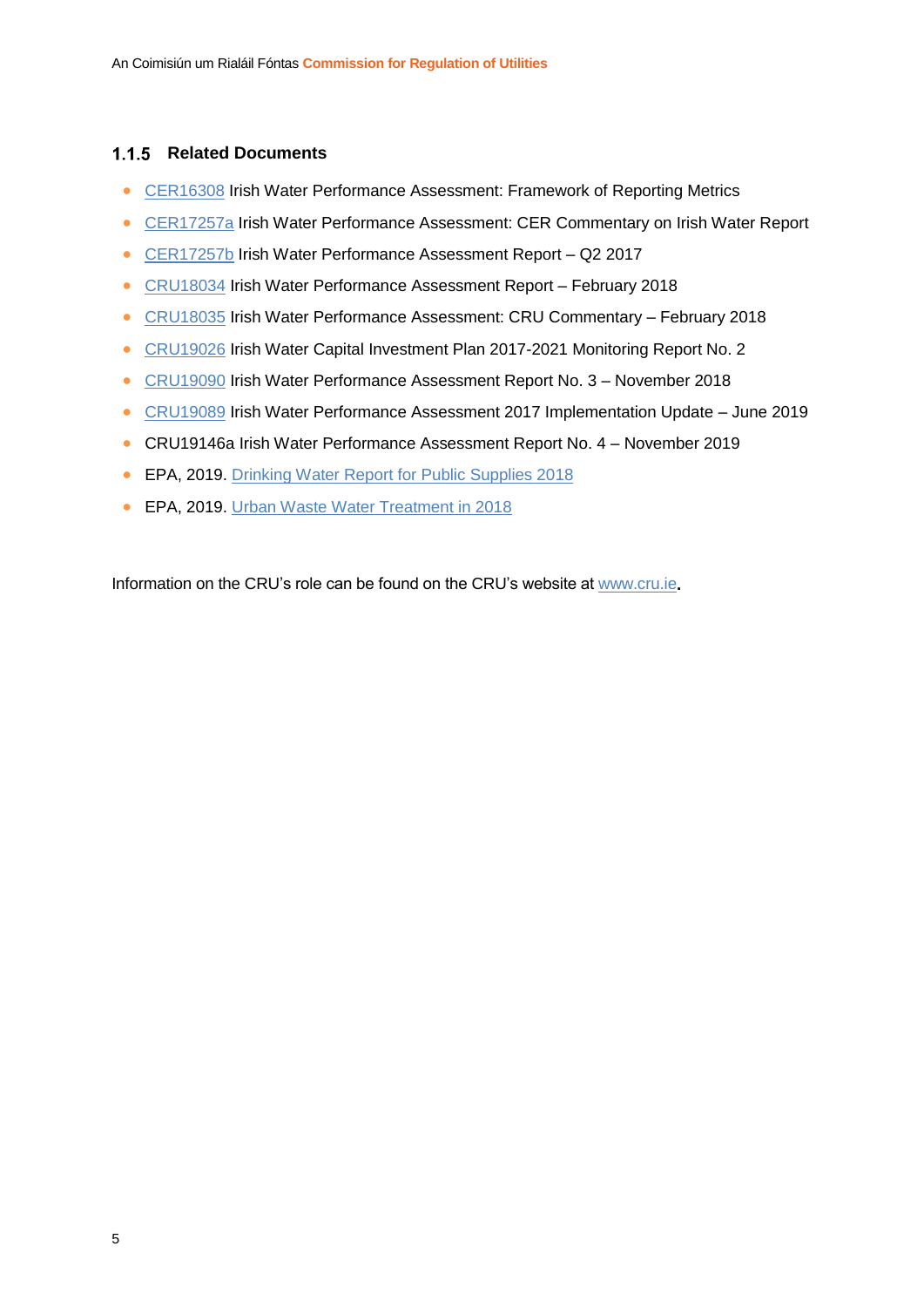# <span id="page-9-0"></span>**2. Irish Water's Reported Performance in 2018**

This section provides a summary overview of the information reported by Irish Water in its fourth report to the CRU under the Performance Assessment Framework. It should be noted that the CRU has not yet set targets for performance here and hence no formal assessment of performance by the CRU is provided. In cases where Irish Water is reporting under a metric, this information is presented. In cases where Irish Water is not yet providing data regarding a metric, an update on the timelines for provision of this data to the CRU is provided.

## <span id="page-9-1"></span>**2.1 Customer Service**

Irish Water reported on all seven customer service metrics for the first time in its fourth report to the CRU under the Framework. For those metrics that are reported on for the first time for 2018, results are presented by quarter.

## <span id="page-9-2"></span>**2.1.1 Response to billing contacts**

Irish Water's response to billing contacts is reported on for the first time here. Billing contacts refers to any communication from a customer related to a bill, credit and collections, payments, or meter readings. This metric only represents billing contacts from non-domestic (business) customers at present, as domestic customers (households) currently do not receive bills from Irish Water. This metric will include domestic customers in future as Excess Use Charges<sup>4</sup> come into effect.



Irish Water's achieved an annual average of 96.2% under this metric across 2018, with an increasing trend towards the end of the year.

**.** 

<sup>4</sup> [CRU/19/086](https://www.cru.ie/wp-content/uploads/2019/07/CRU19086-CRU-Decision-and-Response-to-Comments-on-Household-Water-Conservation-Excess-Use-Charges.pdf) Irish Water's Household Water Conservation Proposal (Excess Use Charges)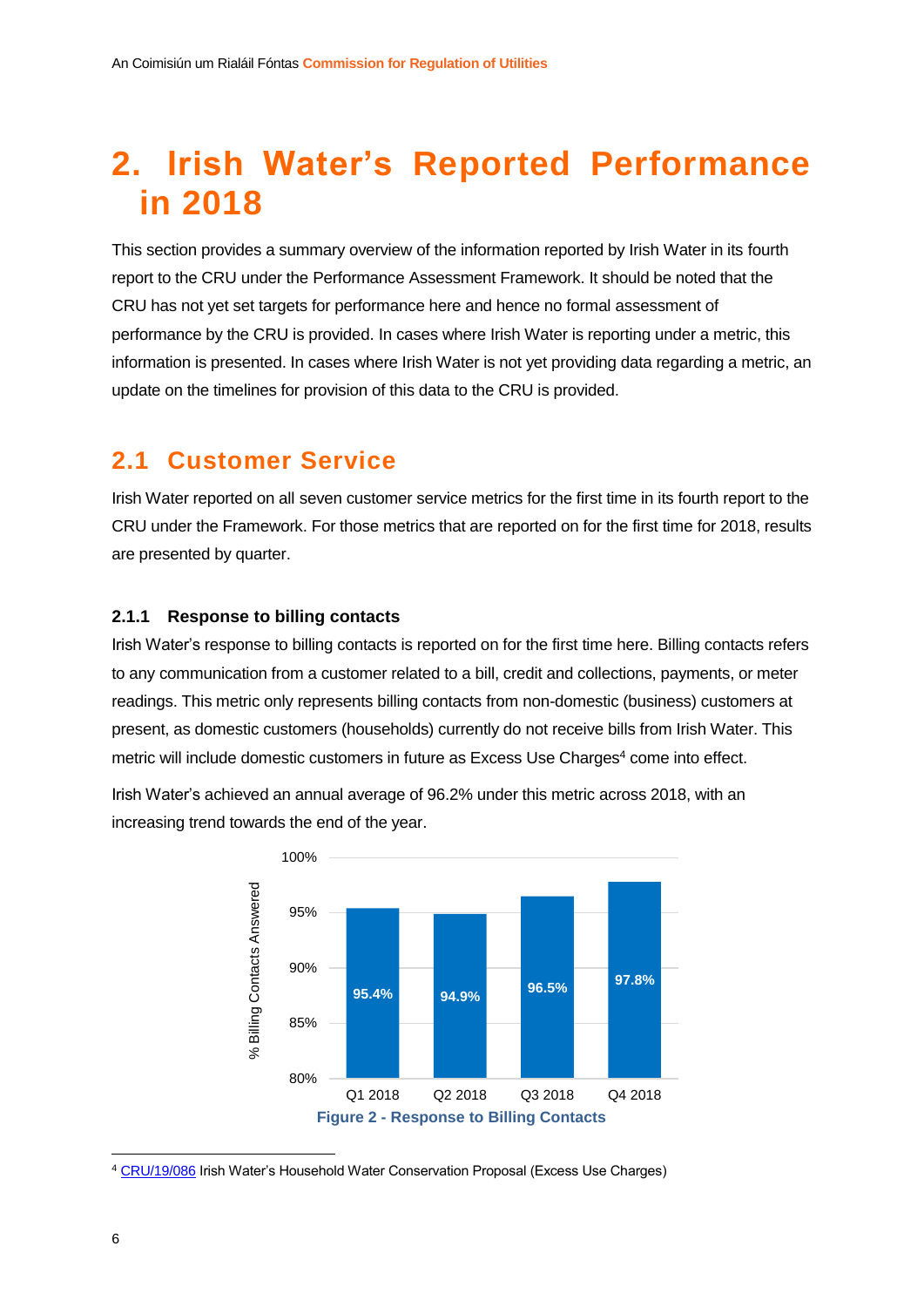### <span id="page-10-0"></span>**2.1.2 Response to complaints**

Irish Water's response to complaints is reported on for the first time here. For complaints responded to within five days, with either a resolution or an outline plan of the proposed resolution, data is provided from Q2 2018. The response to complaints is relatively matched between domestic and non-domestic customers across all quarters. Irish Water's efficiency at responding to complaints within five working days increased after Q2 and maintained a rate of approximately 99% for the second half of the year.



**Figure 3 - Response to Complaints 5 Working Days**

Complaints to which a final decision is issued within two months are reported on for the entire year 2018. Again, the percentage of complaints responded to are relatively similar across domestic and non-domestic customers. Irish Water issued a final decision within two months to over 90% of complaints over 2018. Irish Water's annual average under this metric for 2018 was 94.6% for domestic customers and 94.1% for non-domestic customers.



**Figure 4 - Response to Complaints 2 Months**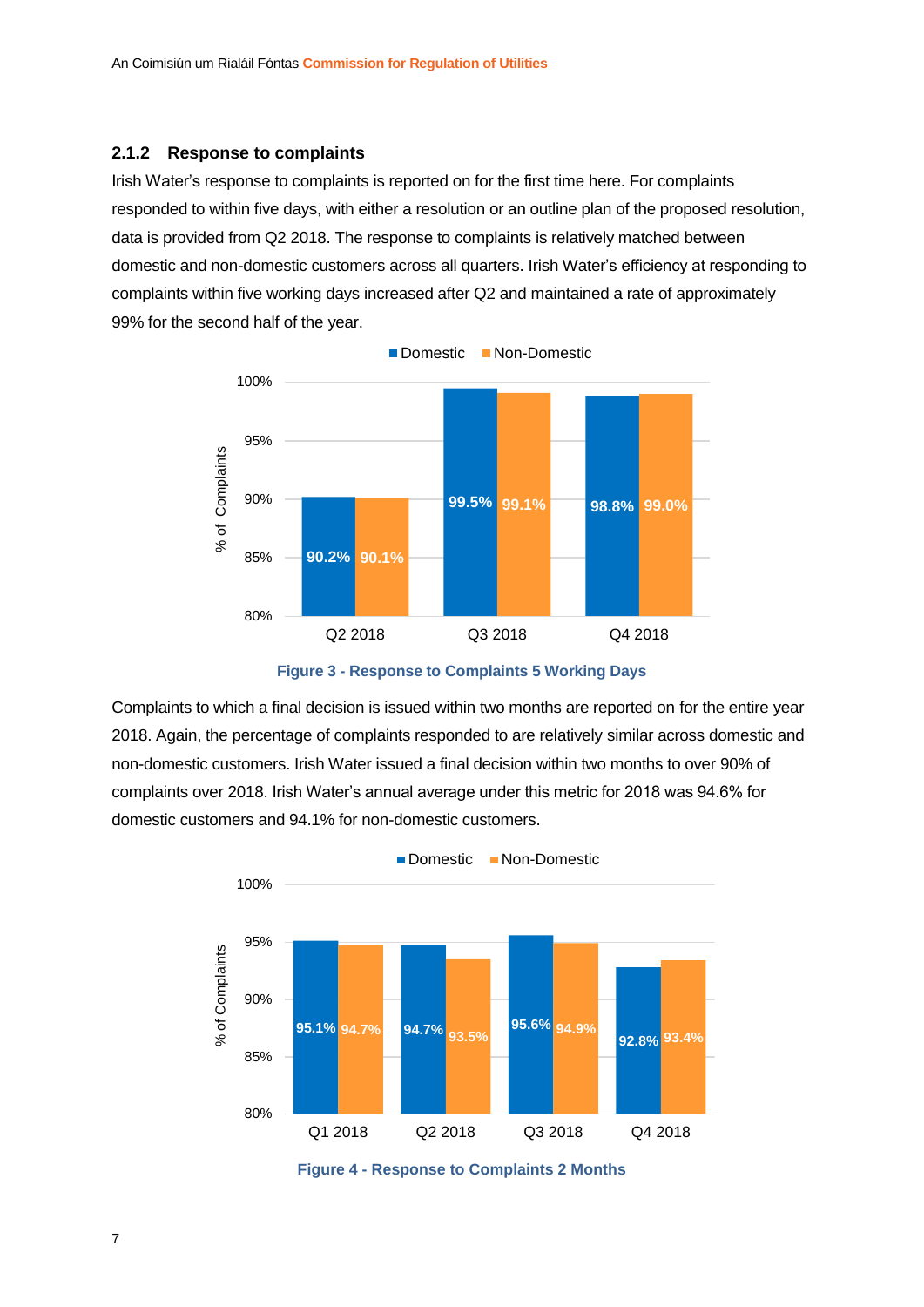The CRU provides a free and independent complaints resolution service for energy customers and customers of Irish Water. Where a customer complaint remains unresolved at the end of Irish Water's complaint handling process, a formal complaint can be lodged with the CRU.<sup>5</sup> The CRU publishes an annual report setting out the level and types of complaints made by customers to the CRU's Customer Care Team each year.<sup>6</sup>

## <span id="page-11-0"></span>**2.1.3 Billing of metered customers**

Irish Water's performance regarding the billing of metered customers is reported on for the first time here. Irish Water issues bills to customers based on one of the following:

- I. actual meter readings conducted by Irish Water Staff or its agents;
- II. customer meter readings;
- III. assumed or calculated charges (where water meters are not yet installed or cannot be installed for technical reasons);
- IV. estimated readings (where Irish Water has not been able to visit and/or read meter an estimated bill can be issued based on historic or assessed consumption volumes for the account holder's premises).

This metric monitors the number of bills issued based on a meter reading as a percentage of metered accounts. This is to encourage Irish Water to issue bills based on a meter read as opposed to an estimate for customers who have meter installed. As with *2.1.1 Response to Billing Contacts*, this metric refers only to non-domestic (business) customers at present, as domestic customers (households) currently do not receive bills from Irish Water. Irish Water sustained a rate of over 65% under this metric across 2018, with an annual average of 68.6%. During 2018 differing billing and meter reading cycles were in place for non-domestic customers across Local Authorities which may have impacted on performance under this metric.

**.** 

<sup>5</sup> Please note that complaints regarding water quality or pollution incidents are a matter for the Environmental Protection Agency (EPA).

<sup>6</sup> Customer Care Team Annual Report 2018 [\(CRU19081\)](https://mk0cruiefjep6wj7niq.kinstacdn.com/wp-content/uploads/2019/06/CRU19081-CCT-Annual-Report-2018.pdf)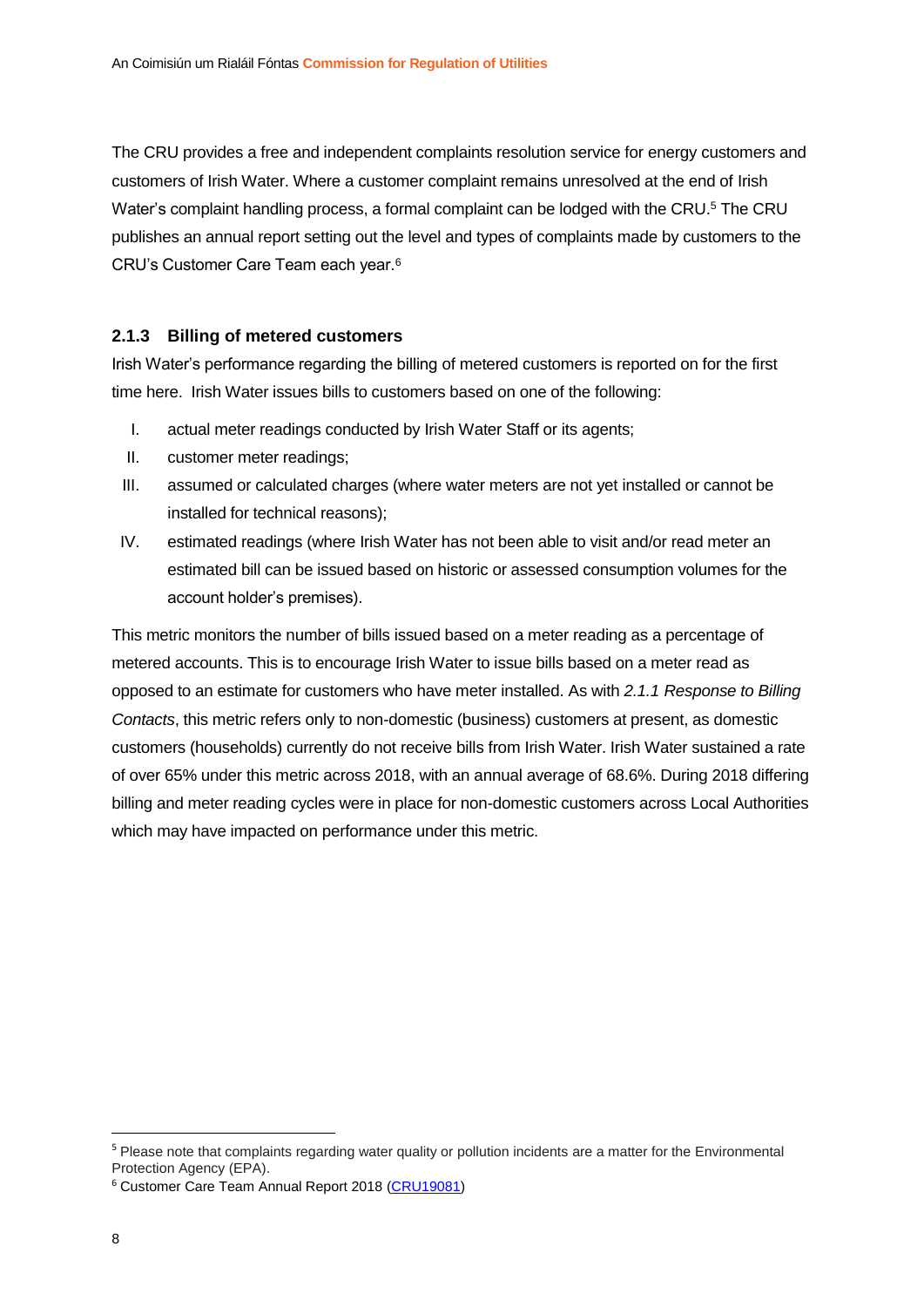

**Figure 5 - Billing of Metered Customers**

### <span id="page-12-0"></span>**2.1.4 Ease of telephone contact**

The following four metrics all monitor ease of telephone contact. Call volumes during 2018 were affected by weather events such as Storm Eleanor in January, Storm Emma in March, and the drought experienced over the summer months. Irish Water's domestic refunds campaign also increased call volumes in January.

### <span id="page-12-1"></span>**2.1.4.1 Ease of telephone contact - Call abandonment rate**

The rate of calls abandoned increased from 4% in 2017 to 6% in 2018. For comparison, *The UK Contact Centre Decision-Maker's Guide 2018-19 (16th edition)*, reported an industry median average of 4.4% and mean average of 5.7%. Calls to Irish Water that were abandoned in 2018 peaked at 11% in January and steadily reduced to 2% by December. The CRU notes that performance under this metric has declined each year since 2016. The CRU will continue



### **Figure 6 - Call Abandonment Rate**

to monitor performance under this metric and will consult on a proposed target for Irish Water here when consulting on the full establishment of the Framework next year.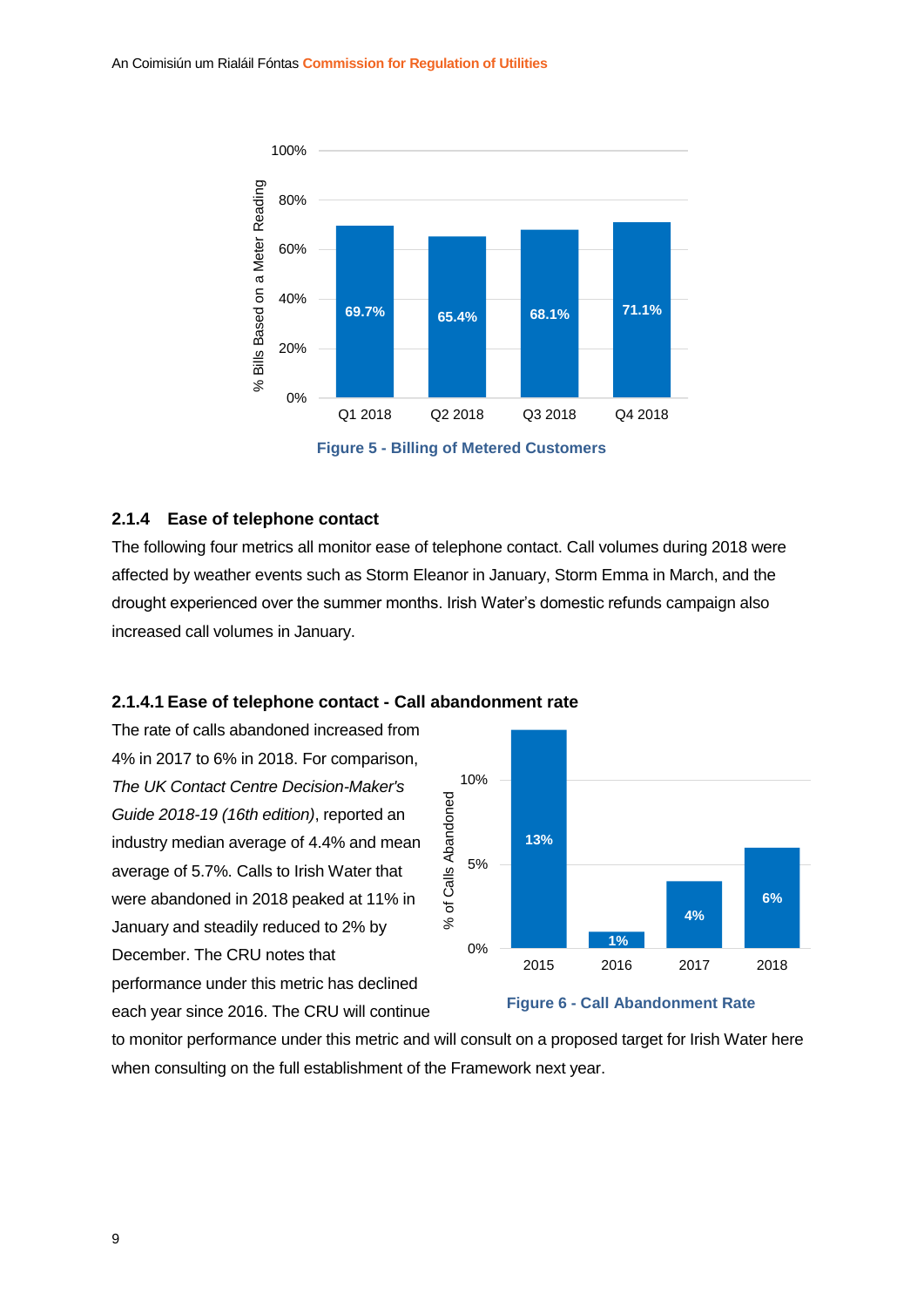

### <span id="page-13-0"></span>**2.1.4.2 Ease of telephone contact - Call handling survey**

Customer satisfaction with Irish Water is determined via a survey of customers who have contacted Irish Water via telephone during the year. This is represented as a customer satisfaction (CSAT) score. Irish Water received a customer satisfaction rating of 72% in 2018 compared to 77% customer satisfaction in 2017.

### <span id="page-13-1"></span>**2.1.4.3 Ease of telephone contact – Speed of telephone response**

Two metrics known as Telephone Service Factors (TSFs) are used to monitor Irish Water's performance here. TSF1 is a measure of the time taken to pick up calls in the queue to speak to an agent. It calculates the percentage of calls in the queue to speak to an agent that are answered within 20 seconds. TSF2 is a measure of service in the Interactive Voice Recognition (IVR) system. It calculates the percentage of total calls that were either dealt with by the Interactive Voice Recognition System or progressed to the queue and answered within 20 seconds by an agent.

Irish Water's performance across both TSF metrics was lower in 2018 when compared with 2017. For comparison, Gas Networks Ireland reported a TSF1 score of 94.4% in 2018. The CRU notes the downward trend in performance under TSF1 since 2016. This is also the case for TSF2, however, the CRU acknowledges that the TSF2 metric may not accurately reflect Irish Water's performance here. For example, Irish Water provides scripted recordings related to specific outages and drinking water notices ahead of customers hearing the IVR menu. A customer may disconnect prior to reaching the IVR menu as their query has been addressed on hearing the recorded updates but this is recorded a fail under the TSF2 metric. The CRU will consider this in its review of the continued appropriateness of the metrics in the Framework in 2020.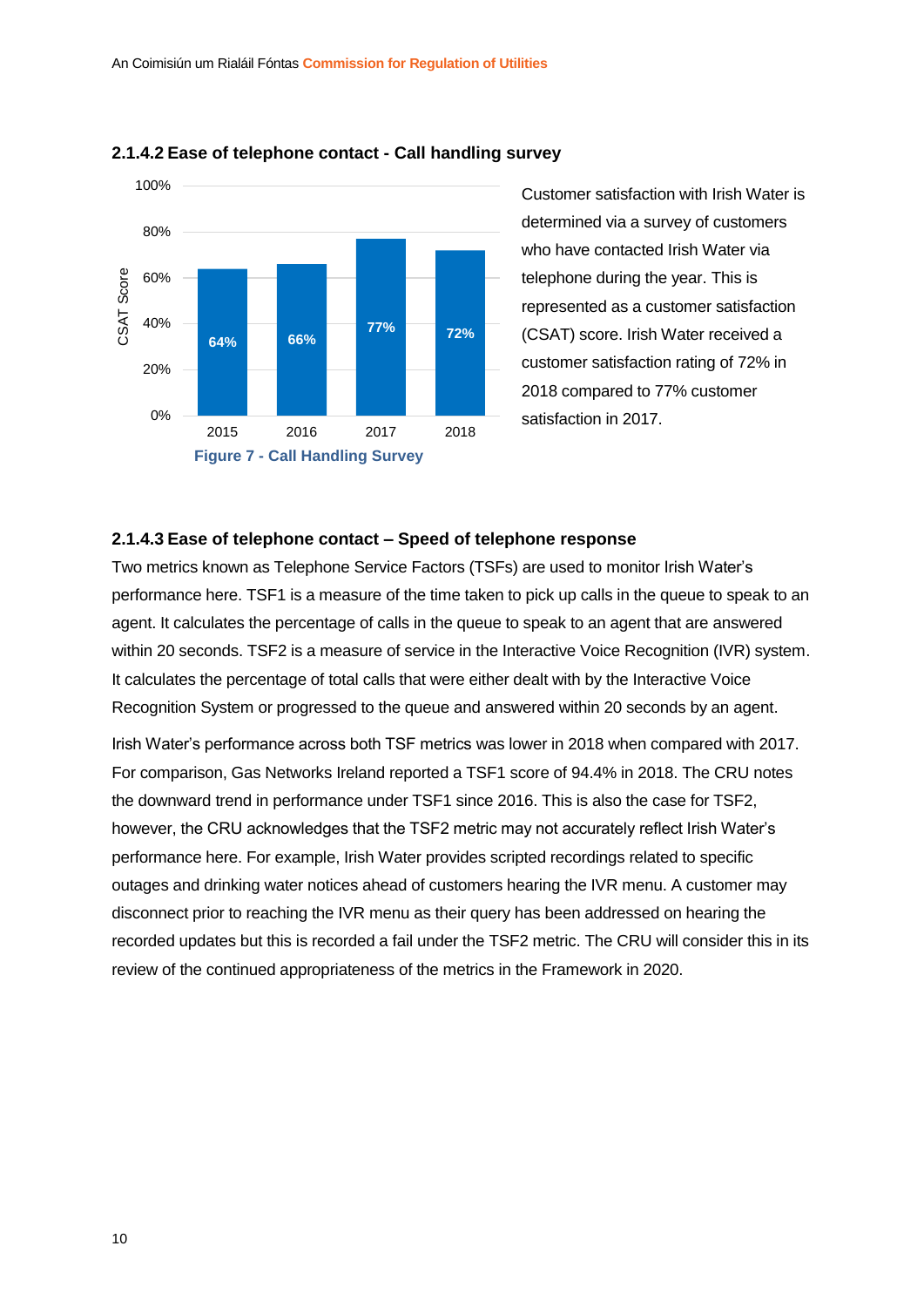

**Figure 8 - Speed of Telephone Response**

## <span id="page-14-0"></span>**2.1.4.4 Ease of telephone contact – First call resolution**

This metric is a measure of Irish Water's ability to deal with a contact on the first call without Irish Water having to call the customer back. Irish Water's performance under this metric increased in 2018 across all call lines when compared to 2017. The domestic line saw the greatest improvement, from 84% in 2017 to 96% in 2018.



## <span id="page-14-1"></span>**2.2 Environmental Performance**

#### <span id="page-14-2"></span> $2.2.1$ **Pollution Incidents Relating to Wastewater**

The CRU monitors two metrics relating to pollution incidents. The first looks at the number of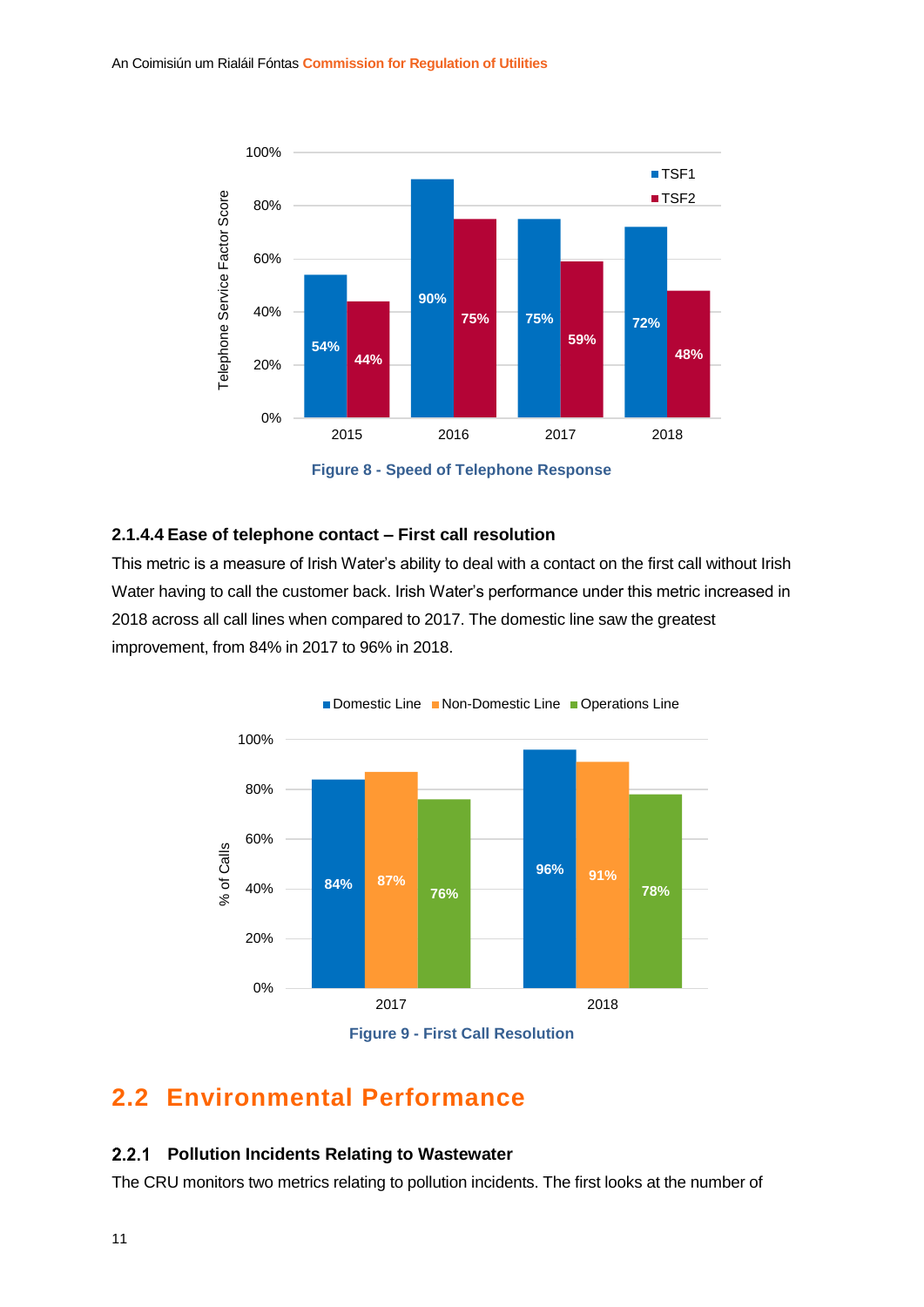pollution incidents resulting from wastewater collection and treatment activities, broken down by category, and the second looks at the number of recurring incidents.

The Environmental Protection Agency (EPA) classifies<sup>7</sup> an incident as:

- any discharge that does not comply with the requirements of a wastewater discharge licence, or;
- any occurrence at a waste water works with the potential for environmental contamination or requiring an emergency response.

The EPA categorises incidents from 1 (minor) to 5 (catastrophic) depending on the potential impact to the receiving environment and/or human health.

Irish Water's performance in 2018 was relatively in line with that of 2017, although there was an increase in the total number of pollution incidents relating to wastewater from 904 in 2017 to 930 in 2018. The number of Category 1 and 2 incidents increased from 2017 but remained lower than those reported in 2014, 2015 and 2016. The number of Category 3 incidents in 2018 was 3, an increase from 1 in 2017. There was, once again, no reported Category 4 or 5 pollution incidents relating to wastewater.

Irish Water has advised that the most common causes of Category 1 and 2 incidents included plant equipment breakdown at wastewater treatment plants, sewer blockages and adverse weather conditions.

Irish Water provides the CRU with the percentage of pollution incidents that occurred due to operational issues at Wastewater Treatment Plants. These incidents are reported to the EPA. This percentage increased from 45% in 2017 to 52% in 2018.





 $\overline{a}$ 

<sup>&</sup>lt;sup>7</sup>[EPA Urban Waste Water Treatment in 2018,](https://www.epa.ie/pubs/reports/water/wastewater/Urban%20Waste%20Water%20Treatment%20in%202018_Web.pdf) Appendix H: Environmental Incidents.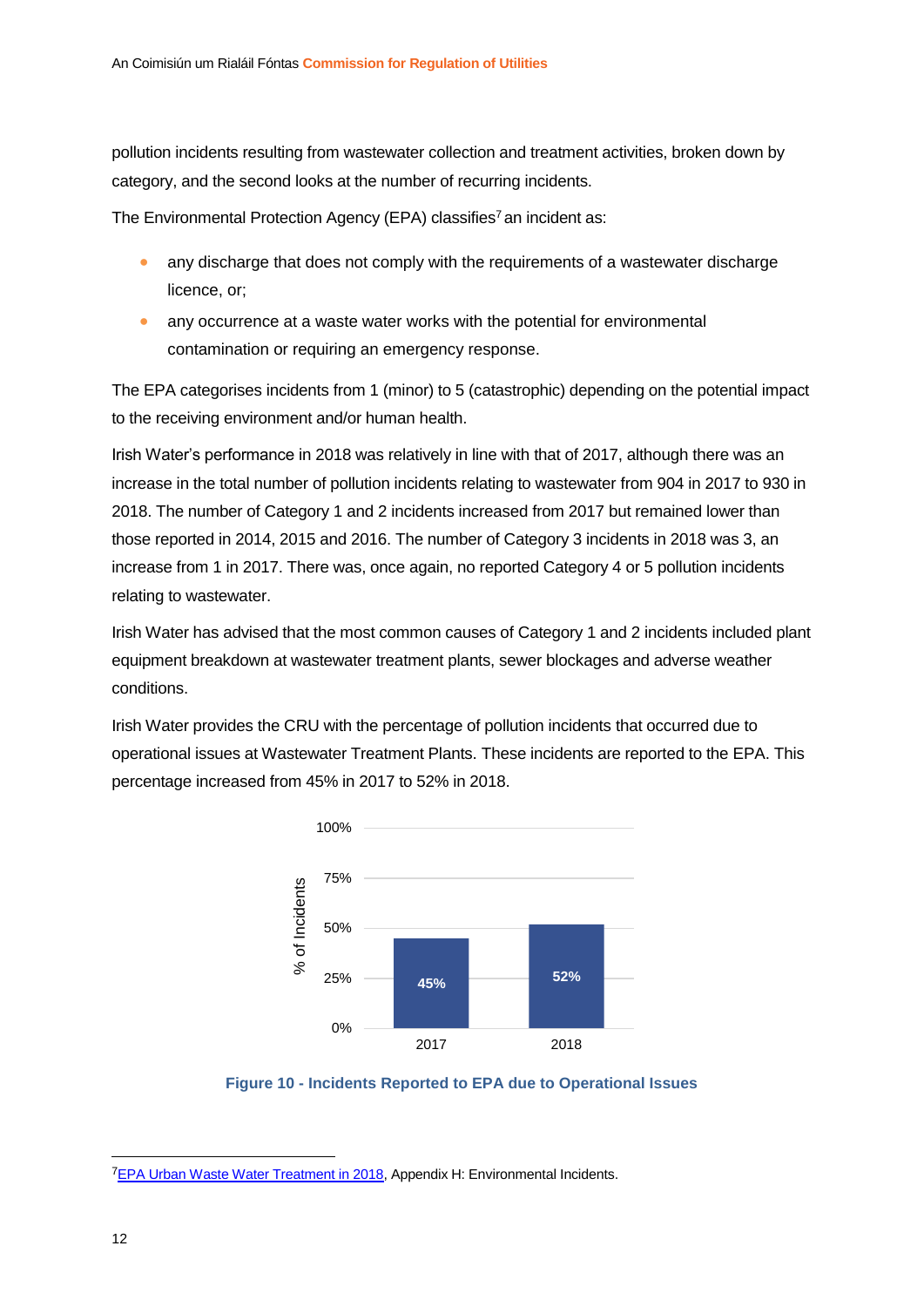At the end of 2018, there were 244 incidents either ongoing or likely to recur until the underlying cause of the incident is resolved. The EPA refers to these as 'recurring incidents'. The EPA reports that 45 of the long term recurring incidents at the end of 2018 can be fixed by improving how the existing treatment plants are run.



**Figure 11 – EPA Recurring Pollution Incidents at Year End**

## <span id="page-16-0"></span>2.2.2 Sludge Disposal

Wastewater sludge is a treated by-product of the wastewater treatment process. Inappropriate disposal of this residue could cause harmful environmental impacts and hence safe disposal or reuse is required. Drinking water sludge refers to the silt, clay, other suspended solids and organic or inorganic compounds that are removed from the water during the drinking water treatment process.

This metric will measure the percentage of drinking water and wastewater sludge that is disposed of in an unsatisfactory manner.

In its 2018 Performance Assessment report Irish Water states that it is on track to report on drinking water sludge in 2020 and on wastewater sludge in 2022. The CRU will engage with Irish Water to ensure that a meaningful metric is in place regarding the disposal of wastewater sludge and to support reporting in 2021.

## <span id="page-16-1"></span>**Wastewater Agglomerations Meeting Treatment Requirements**

A wastewater agglomeration is an area where the population or economic activities (or both) are sufficiently concentrated for a wastewater works to have been put in place.

This metric consists of two sub-metrics: agglomerations with no wastewater treatment or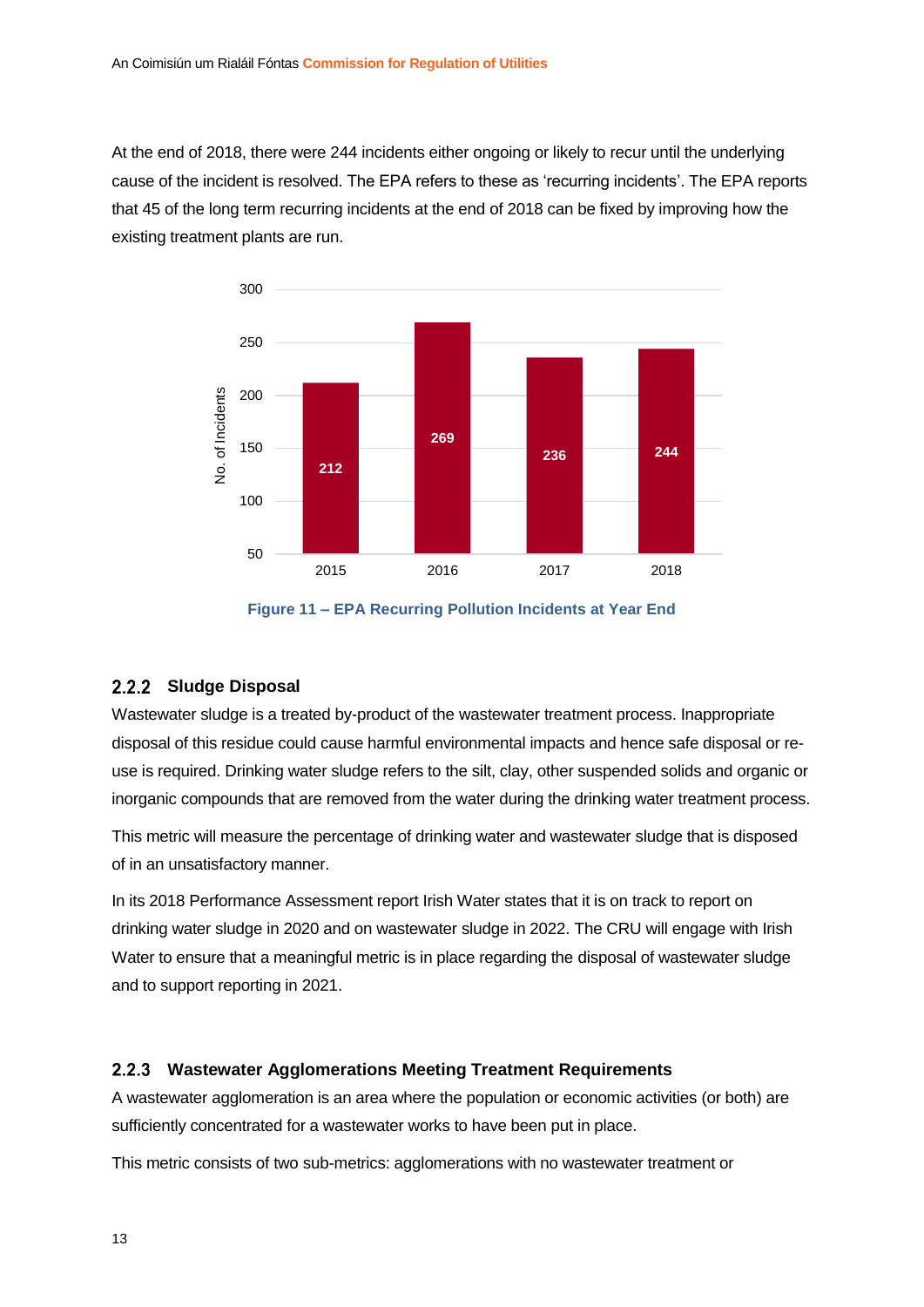preliminary treatment only, and agglomerations not compliant with the treatment and effluent quality standards of the Urban Waste Water Treatment Directive (UWWTD). <sup>8</sup> The objective of UWWTD is to protect the environment from the adverse effects of [urban waste water](https://ec.europa.eu/environment/water/water-urbanwaste/info/glossary_en.htm#urbwastewater) discharges.

In 2013 there were 50 agglomerations in Ireland discharging untreated wastewater into the environment. Between 2014 and 2018, Irish Water had completed work at a total of thirteen sites to reduce this number to 37.



**Figure 12 - Agglomerations with no Wastewater Treatment**

The UWWTD sets requirements for the collection and treatment of wastewater from large urban areas to protect the environment. It also sets quality limits that the treated wastewater must meet depending on the size of the urban area and the type of water body the treated wastewater is discharged to.

The CRU understands from Irish Water that the number of agglomerations subject to the UWWTD varies on an annual basis. There were 169 agglomerations subject to the UWWTD in 2018, a reduction from 179 agglomerations in 2017. Of these, 148 were compliant with the treatment and effluent quality standards of the Directive and 21 agglomerations remained non-compliant (see Figure 13 below). 12% of the agglomerations subject to the Directive were non-compliant in 2018. This is an improvement on the 16% of agglomerations subject to the Directive that were noncompliant in 2017.

Investment by Irish Water in wastewater infrastructure is evident in reductions in the number of agglomerations with no wastewater treatment and in the number of agglomerations that are noncompliant with the UWWTD.

1

<sup>8</sup> Council Directive 91/271/EEC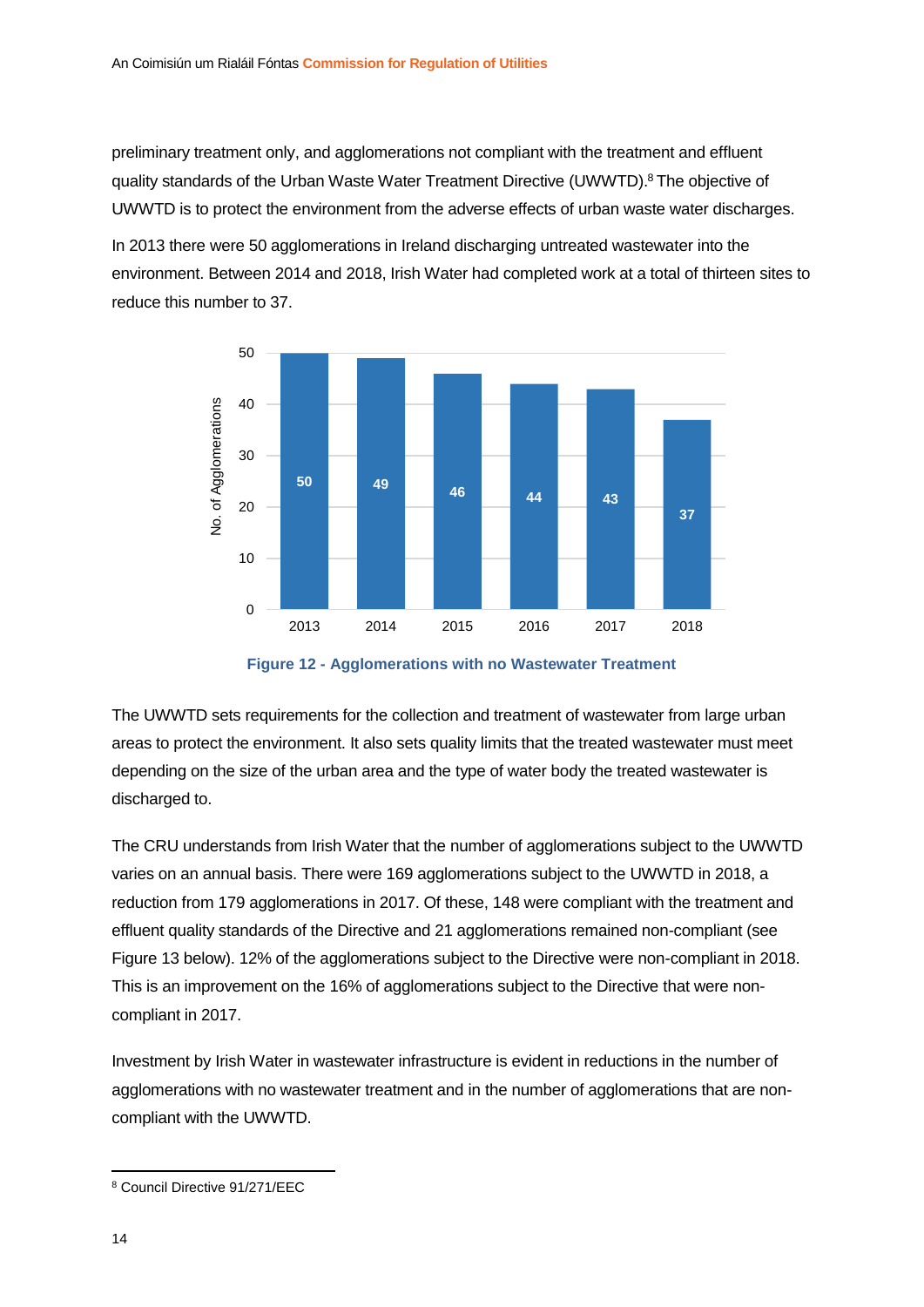

**Figure 13 - Agglomerations Compliant with UWWTD**

## <span id="page-18-0"></span>**2.3 Water Supply – Quality of Service**

#### <span id="page-18-1"></span> $2.3.1$ **Properties Subject to Unplanned Interruptions**

Under this metric the CRU will monitor the number of properties subject to unplanned interruptions to supply, broken down by the length of the interruption. Irish Water has stated that it will be reporting on this metric in 2020.

### <span id="page-18-2"></span>**Water Quality**

Irish Water is responsible for ensuring drinking water meets the quality standards set out in the Drinking Water Regulations. Where there is a failure to meet these standards, or where there is a public health risk, Irish Water must consult with the Health Service Executive (HSE). The EPA is the drinking water regulator and enforces the Drinking Water Regulations. Irish Water submits its water quality results to the EPA and the EPA audits Irish Water's monitoring to ensure it is fit for purpose. Where there is a water quality failure, the EPA oversees Irish Water's investigation and action. The CRU's Performance Assessment Framework includes metrics regarding Irish Water's performance across five drinking water quality metrics:

- overall microbiological compliance and E. coli compliance, and;
- overall chemical compliance and lead and trihalomethane compliance.

The EPA's Drinking Water Report for Public Supplies 2018 highlighted that water quality across the microbiological and chemical parameter categories has remained consistent since Irish Water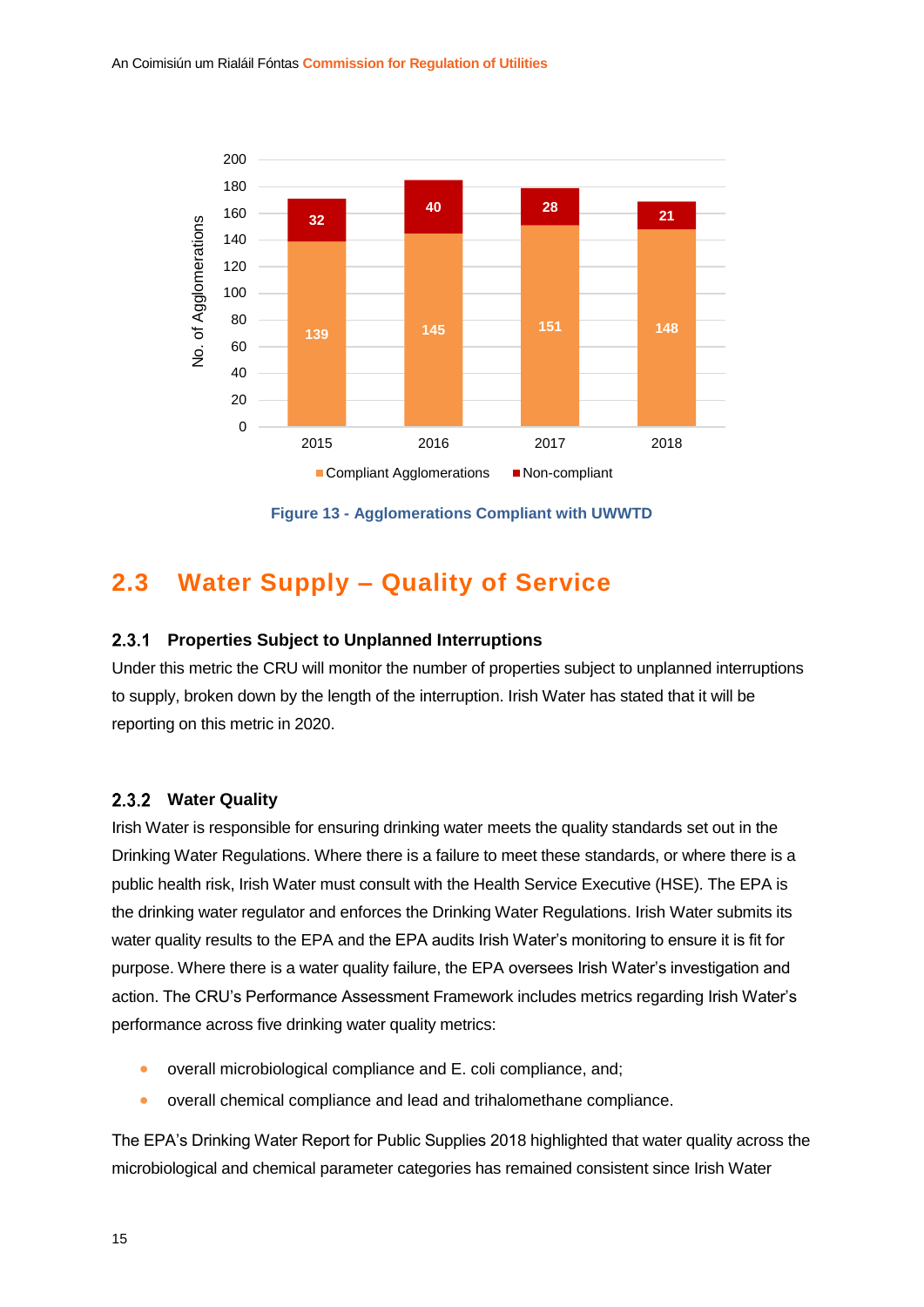became responsible for public water supplies in 2014. As reported by both Irish Water and the EPA, microbiological compliance was 99.9% in 2018 and chemical compliance was 99.6%.

Trihalomethanes are formed when organic matter in water reacts with chlorine used in the disinfection process. Figure 14 below shows that there has been a general increasing trend in trihalomethane compliance. Compliance with this metric, as reported by Irish Water and the EPA, in 2018 was 95.1%. This is an increase from 94.3%<sup>9</sup> compliance in 2017.

Lead is found in drinking water if it dissolves from lead pipework, fittings and connections. In 2017, Irish Water estimated that there were approximately 180,000 residential properties at risk of lead non-compliance.<sup>10</sup> Of this, 40,000 were backyard lead service connections which loop off the mains and run through backyards serving several houses. The remaining 140,000 were individual lead service connections from water mains which run under the roads.

Compliance with the lead parameter, which is 10 μg/l, has fluctuated between 97.8% and 98.7% from 2014-2017 and peaked at 98.9% in 2018. As noted in the previous performance assessment report, variations in the data from year to year can be related to the method of sampling which is on a random basis and, therefore, some difference in compliance figures will be expected.





**.** 

<sup>9</sup> Irish Water's third submission under the Framework to the CRU states that trihalomethane compliance was 94.1% in 2017. The EPA Drinking Water Report for Public Supplies 2017 reported trihalomethane compliance at 94.3%. <sup>10</sup> Irish Water [Lead in Drinking Water Mitigation Plan](https://www.water.ie/docs/Lead-in-Drinking-Water-Mitigation-Plan.pdf)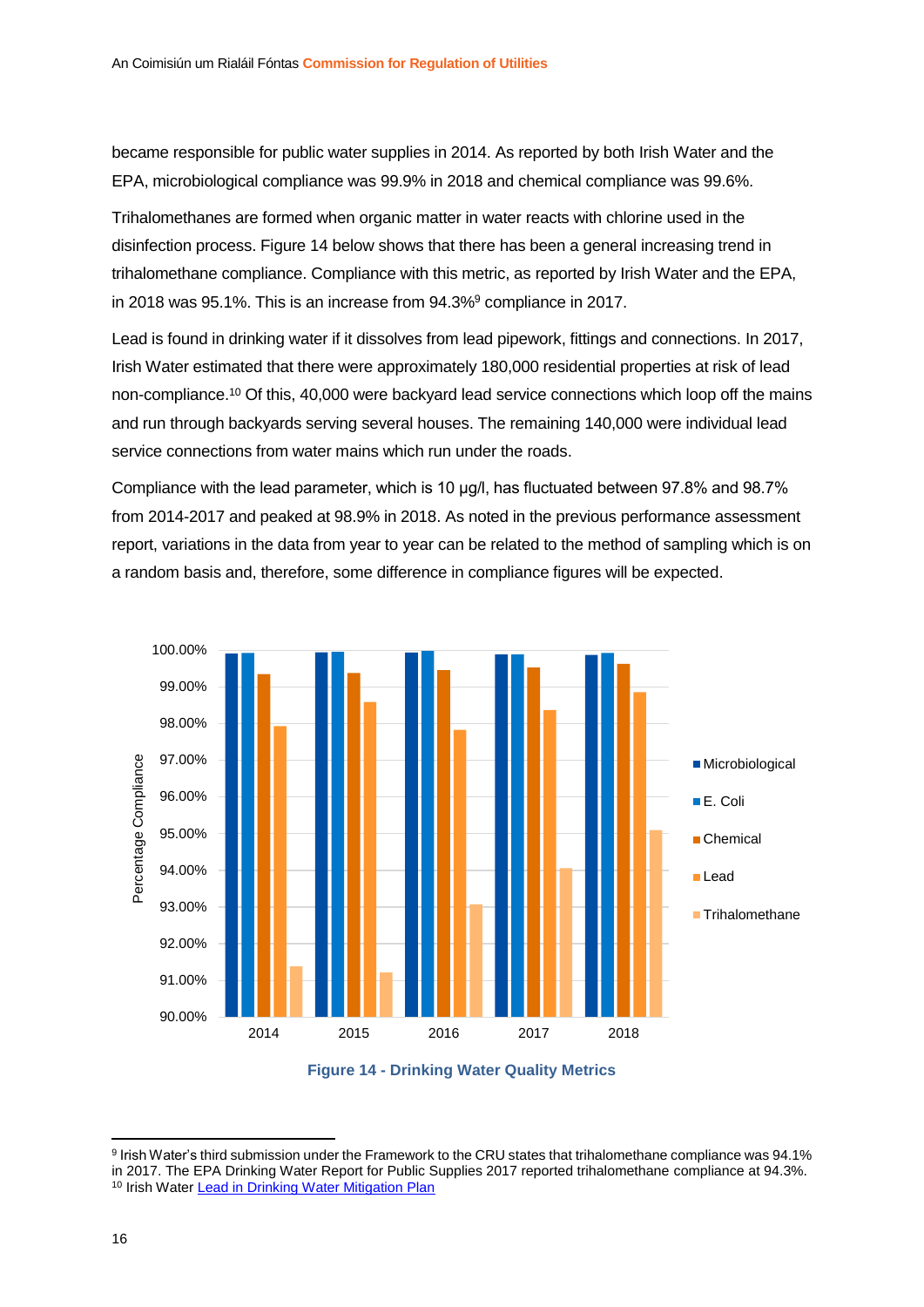## <span id="page-20-0"></span>**Water Supplies on Boil Water Notices and Water Restriction Notices**

A boil water notice is a formal notice issued to all properties in an area advising that drinking water from the public mains is not safe to drink unless it is boiled and cooled beforehand. A water restriction notice is an instruction issued to the public if the water supply within a certain area is either not safe to drink or use as boiling it will not remove the contaminant.

Boil water notices and/or water restriction notices are issued by Irish Water in consultation with the HSE when drinking or using the water might endanger people's health.

Monitoring boil water notices is a reflection of Irish Water's service provision and reflects Irish Water's work to remove long-term boil water notices and Irish Water's investment in reducing the risk of new boil water notices being issued.

At the end of 2018, Irish Water reported that there were 899 people being served by 8 supplies with a boil water notice in place. Compared with 2017, this was an increase on those affected by a boil water notice at the end of the year (19 people at the end of 2017), though the number of people affected by boil water notices at the end of 2018 was still much lower than that at the end of 2016 (5,340). However, the total population served by a supply with a boil water notice in place during 2018 totalled 97,559, which was close to the 98,431 people served by a boil water notice over 2016. Almost two-thirds of all boil water notices issued in 2018 were short-term notices and were lifted within one month.

During 2018 boil water notices were issued due to a variety of reasons including inadequate disinfection, monitoring results failures, source contamination and adverse weather conditions. The main driver for the number of people affected by a boil water notice in 2018 is the imposition of a notice for three days when a disinfection failure occurred at the Vartry Reservoir supply which serves 65,000 people.<sup>11</sup>

1

<sup>11</sup> For more information on supplies affected by a boil water notice in 2018, see the EPA'[s Drinking Water](https://www.epa.ie/pubs/reports/water/drinking/EPA%20DW%20Public%20Supplies_web.pdf)  [Quality in Public Supplies Report 2018.](https://www.epa.ie/pubs/reports/water/drinking/EPA%20DW%20Public%20Supplies_web.pdf)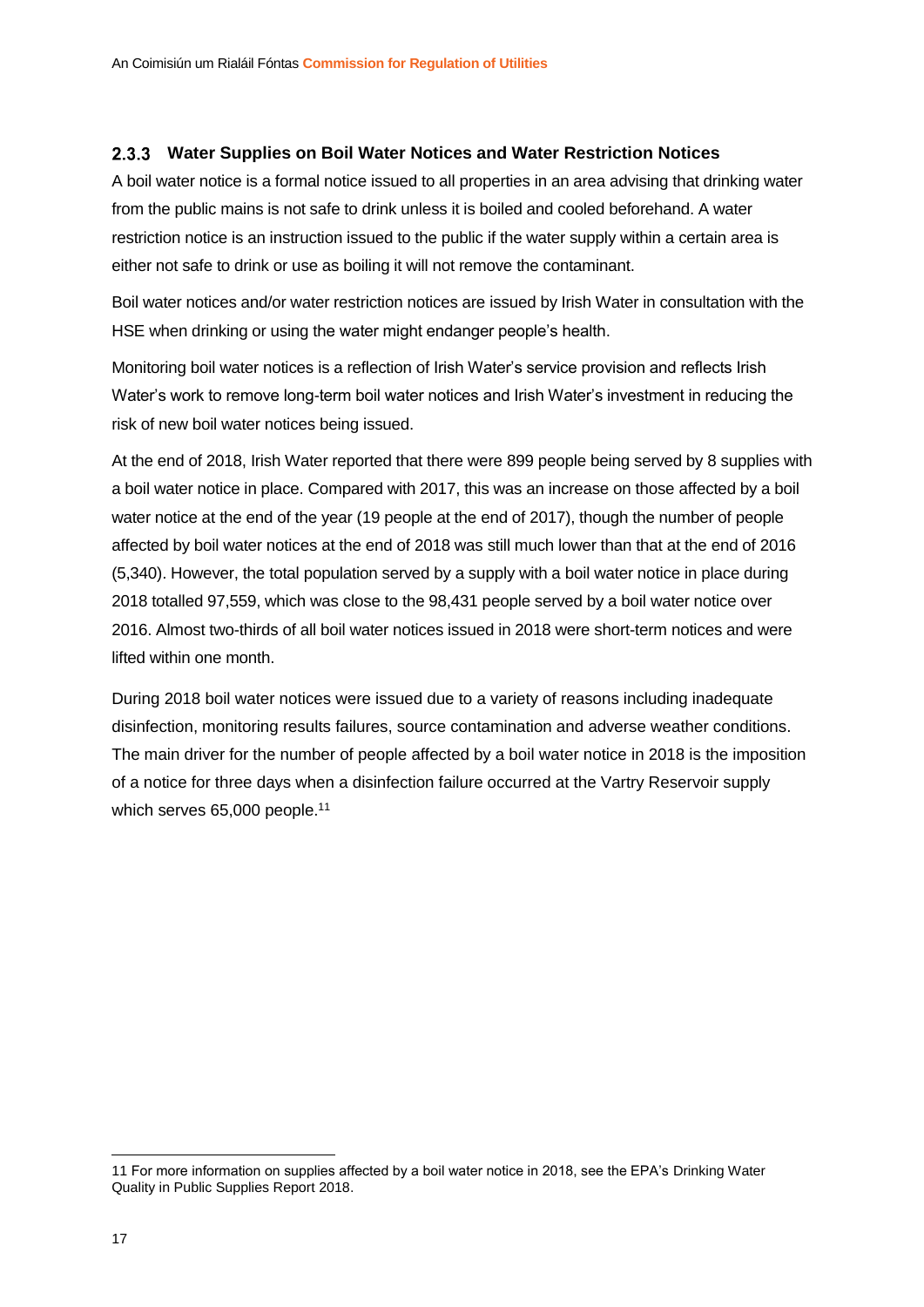

**Figure 15 - Population Served by a Supply with a Boil Water Notice in Place<sup>12</sup>**

The EPA identified two main causes of water restriction notices issued in 2018: contamination of the source and problems with chlorine dosing. At the end of 2018, the number of people affected by a water restriction (4,384) was higher than any other year since 2014. 2018 also saw an increase in the population served by a supply with a water restriction in place during the year, with a population of 20,624 affected. Of the supplies that had a water restriction imposed during 2018, Fethard was the largest with 6,526 people affected. Here the water supply was contaminated with kerosene.<sup>13</sup>

**.** 

<sup>&</sup>lt;sup>12</sup> Irish Water has advised the CRU previously that the numbers presented above differ from those published by the EPA as clarification is required over responsibility for several small supplies. The EPA has included these supplies in its reports, Irish Water has not. The EPA reports that, at the end of 2018, 10 boil water notices were in place affecting 897 people.

 $13$  For more information on supplies affected by a water restriction notice in 2018, see the EPA's Drinking Water [Quality in Public Supplies Report 2018.](https://www.epa.ie/pubs/reports/water/drinking/EPA%20DW%20Public%20Supplies_web.pdf)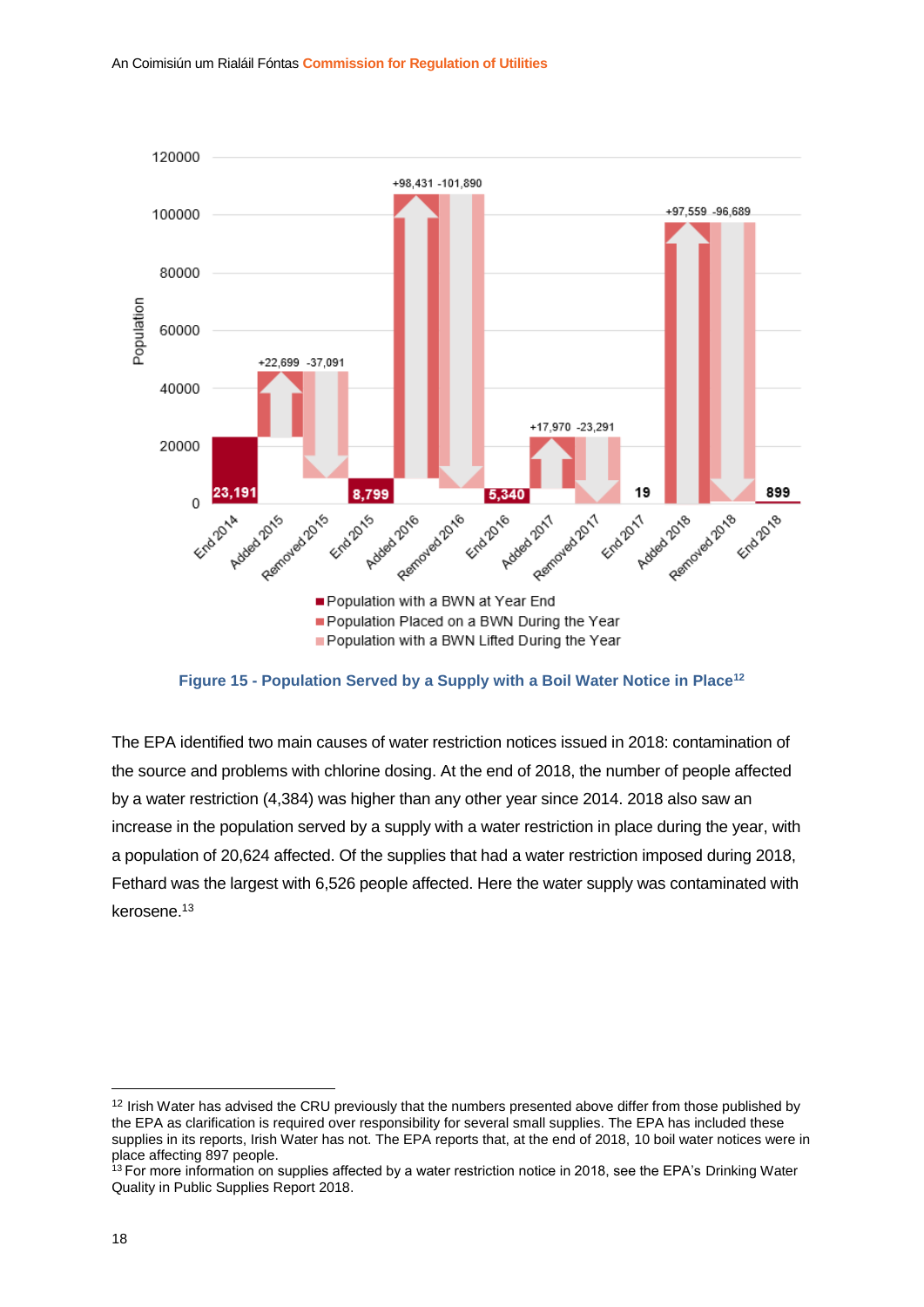

**Figure 16 - Population Served by a Supply with a Water Restriction in Place<sup>14</sup>**

## <span id="page-22-0"></span>**2.4 Security of Water Supply**

#### <span id="page-22-1"></span> $2.4.1$ **Leakage**

The approach to calculating the amount of water lost to leakage on the public water supply network, also referred to as 'Real Water Losses', is shown in the Appendix. It is measured as an annual average in million litres per day. The CRU has previously set out the basis for Irish Water to report on leakage under this metric.

Irish Water is not yet reporting to the CRU on the amount of water being lost to leaks on either the public network or customer supply pipes. Irish Water commenced the roll out of its Leakage Management System (LMS) in November 2018. The LMS has been fully operable across all Local Authorities since October of 2019. In that context Irish Water has stated that it will report on

**<sup>.</sup>** <sup>14</sup> Irish Water has advised the CRU previously that the numbers presented above differ from those published by the EPA as clarification is required over responsibility for several small supplies. The EPA has included these supplies in its reports, Irish Water has not. Furthermore, Irish Water has included lead issues in its reporting on water restrictions, the EPA has not. The EPA reports that, at the end of 2018, 3 water restrictions were in place affecting 487 people.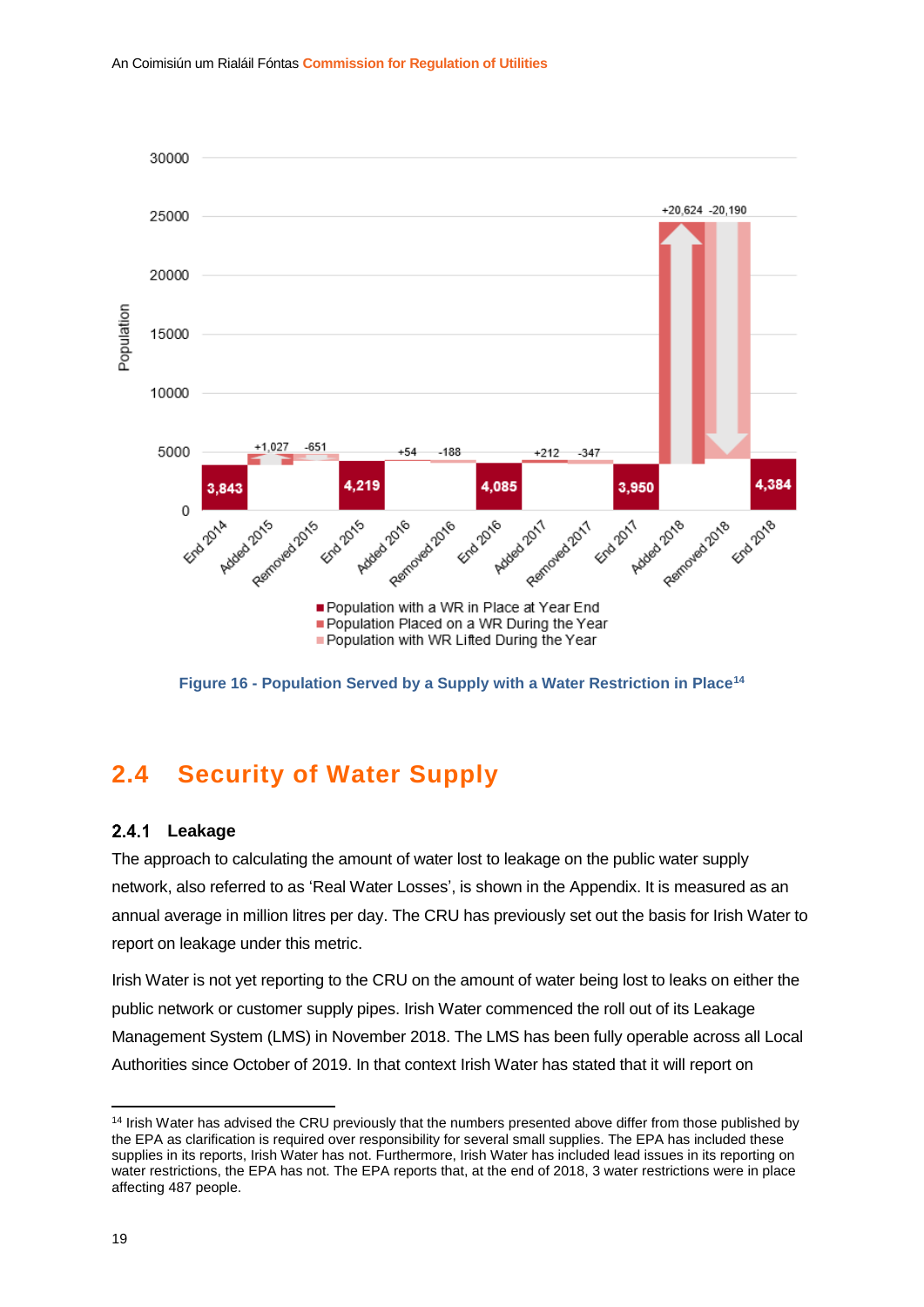national leakage under the Framework in 2020.

To date, Irish Water has been providing the CRU with a figure for 'Unaccounted-for-Water' on the public network in place of a leakage metric. Irish Water estimates the water it uses on the distribution system by multiplying distribution input by 1% and provides an estimate of the water demanded by domestic and non-domestic customers (this includes water lost to leaks on the customer's property). Irish Water has labelled the remainder of the water put into the distribution network as unaccounted for water. The 'Unaccounted-for-Water' reported by Irish Water includes a mix of:

- Unbilled water including;
	- o All water used by Irish Water.
	- o Other unbilled use including, for example, water used by fire services.
- Apparent losses;
	- o Water used at connections not recorded on Irish Water's system.
	- $\circ$  Under-recorded use by customers because of, for example, broken water meters and data handling errors.
- Real Losses on the public network from leaks and overflows.

Irish Water's 'Unaccounted-for-Water' figure has risen steadily since 2016. As of 2018, 781 million litres of water per day are classified as 'Unaccounted-for-Water'.





## <span id="page-23-0"></span>2.4.2 Security of Supply

One of Irish Water's roles is to ensure that the water available for use in its water resource zones can meet the demand for water. Demand for water comes from households and non-domestic customers, water used by Irish Water and others including fire services and from water losses on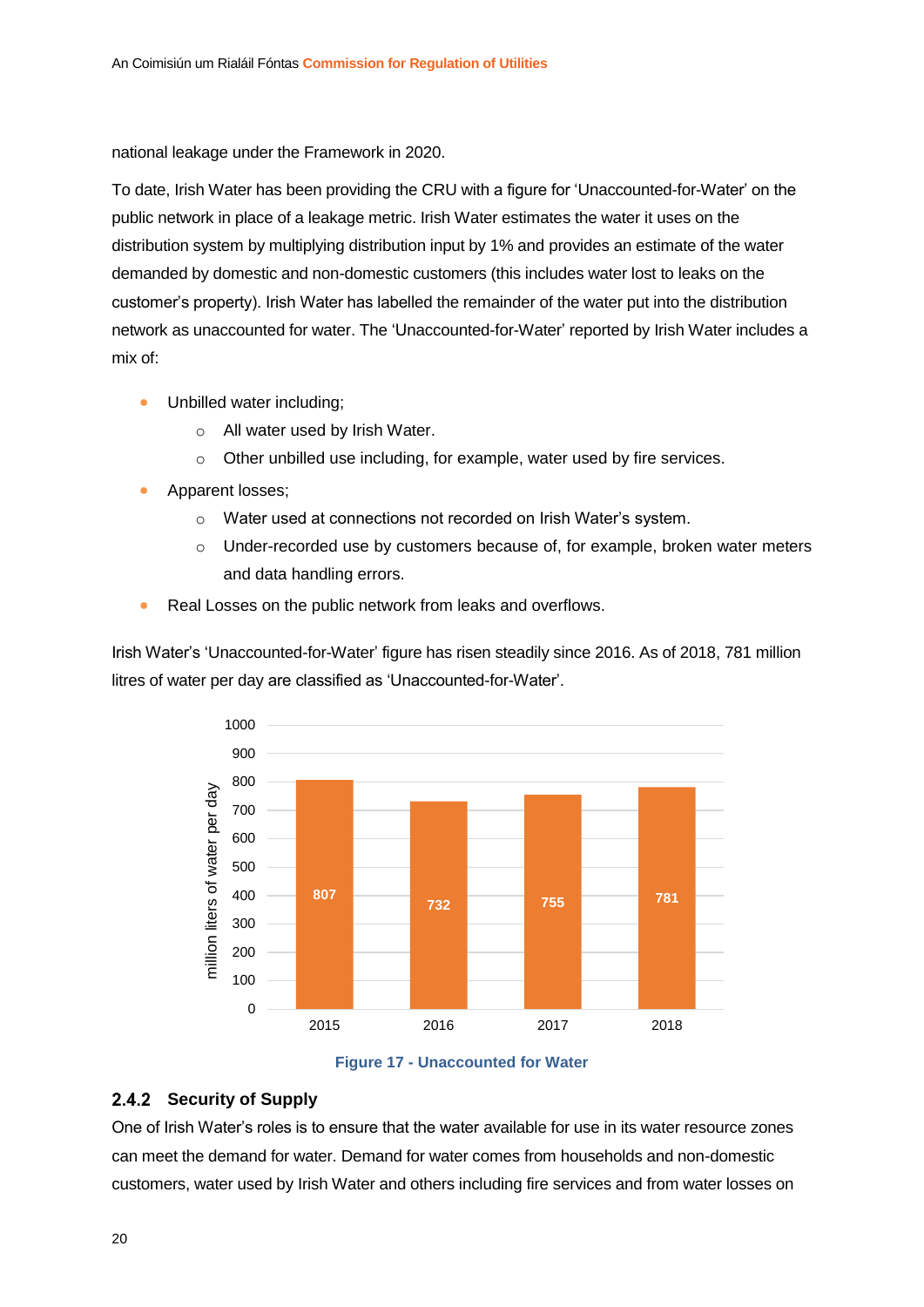the public and private networks.

Annual average daily water demand fluctuates during the year with peaks during both the winter and the summer, mainly because of an increase in pipe bursts in the winter and from increased customer demand during hot, dry weather in the summer. For the purposes of water resources planning, Irish Water assesses demand during these peak periods so that it can plan to meet the demand for water throughout the entire year.

In addition to the peaks that occur, Irish Water includes an allowance for headroom to account for risk and uncertainty for water resource planning purposes. This provides a buffer to allow for faster growth than had been expected, poor data, shocks to the system and so on.

The security of supply index is a measure of whether the headroom that Irish Water is targeting in each water resource is available, weighted based on the population served by that resource zone. The security of supply index has been used by utilities and regulators to provide an indication of the degree to which a utility can guarantee continued service to its customers.

Irish Water's work to support the upcoming publication of the National Water Resources Plan facilitates reporting under this metric.

## <span id="page-24-0"></span>**2.5 Sewerage Service**

Under this category the CRU will monitor the number of properties impacted by events of wastewater entering a building because a sewer is overloaded and the number of properties impacted by events of wastewater entering a building because of a failure of the sewer such as equipment failure, sewer collapse or a sewer blockage.

The CRU will also monitor the number of properties at risk of having wastewater enter a building more frequently than once every ten years because of an overloaded sewer.

Irish Water has stated that it will be reporting on the sewerage service metrics in 2020.

# <span id="page-24-1"></span>3. **Next Steps**

In 2020 the CRU will consult and issue a decision regarding the continued appropriateness of the metrics included in the Performance Assessment Framework and will set out the proposed targets against which to assess Irish Water's performance under each metric for the period 2020-2024.

\*\*\*\*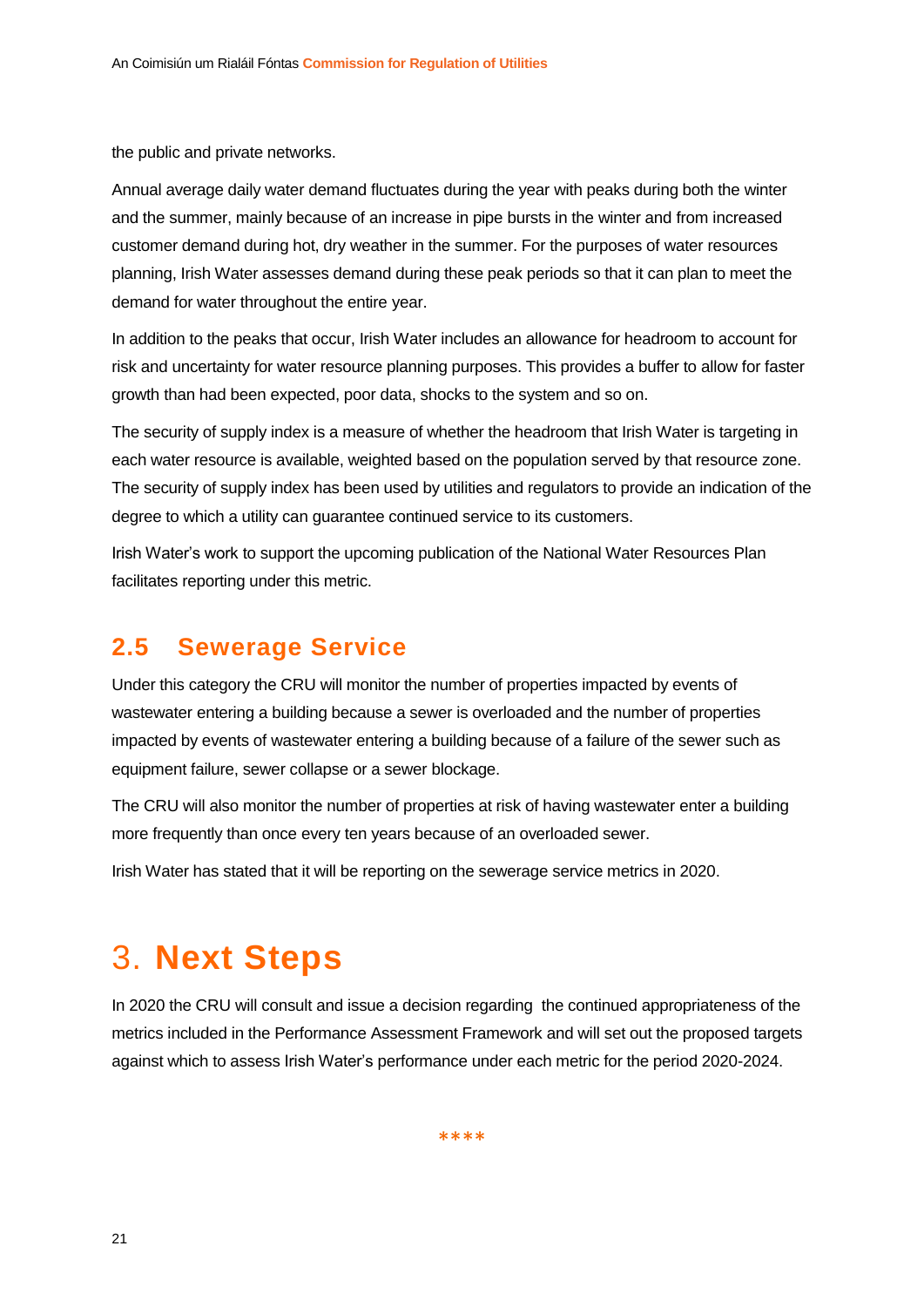# <span id="page-25-0"></span>**Appendix**

## **Leakage Reporting**

Real losses on Irish Water's network, commonly referred to as leakage, includes leaks on trunk mains and distribution pipes, leaks on service connections and leaks and overflows at storage reservoirs. There are two approaches to determining leakage on the public network. The first looks at a top down water balance where the water entering the network is assigned to water losses and water use based on metering information and well-reasoned estimates.

|                           | <b>Authorised Use</b> | <b>Non-Domestic</b><br><b>Customers</b>                  | <b>Non-Domestic Use</b>                                |
|---------------------------|-----------------------|----------------------------------------------------------|--------------------------------------------------------|
|                           |                       |                                                          | <b>Internal Plumbing</b><br><b>Losses</b>              |
|                           |                       |                                                          | <b>Supply Pipe Leakage</b>                             |
|                           |                       | <b>Domestic</b><br><b>Customers</b>                      | <b>Domestic Use</b>                                    |
|                           |                       |                                                          | <b>Internal Plumbing</b><br><b>Losses</b>              |
|                           |                       |                                                          | <b>Supply Pipe Leakage</b>                             |
|                           |                       | <b>Unbilled Water</b>                                    | <b>Irish Water Use</b>                                 |
| <b>Distribution Input</b> |                       |                                                          | <b>Other Authorised</b><br><b>Unbilled Use</b>         |
|                           | <b>Water Losses</b>   | <b>Apparent Losses</b>                                   | <b>Unrecorded</b><br><b>Connections</b>                |
|                           |                       |                                                          | <b>Metering and Data</b><br><b>Errors</b>              |
|                           |                       | <b>Real Losses</b><br>on Irish Water's<br><b>Network</b> | <b>Leaks on Service</b><br><b>Connections</b>          |
|                           |                       |                                                          | <b>Leaks on Trunk and</b><br><b>Distribution Mains</b> |
|                           |                       |                                                          | Leaks & Overflows at<br><b>Storage Reservoirs</b>      |

**Figure 18 - Components of Water Demand**

In addition to this, water losses should be estimated using a bottom-up approach by monitoring demand at a time when customer use is low which is typically at night. During a period of low, predictable customer use, flow into District Metered Areas (DMAs) is monitored for a continuous period of at least one hour. This flow is then allocated between public network losses, customer